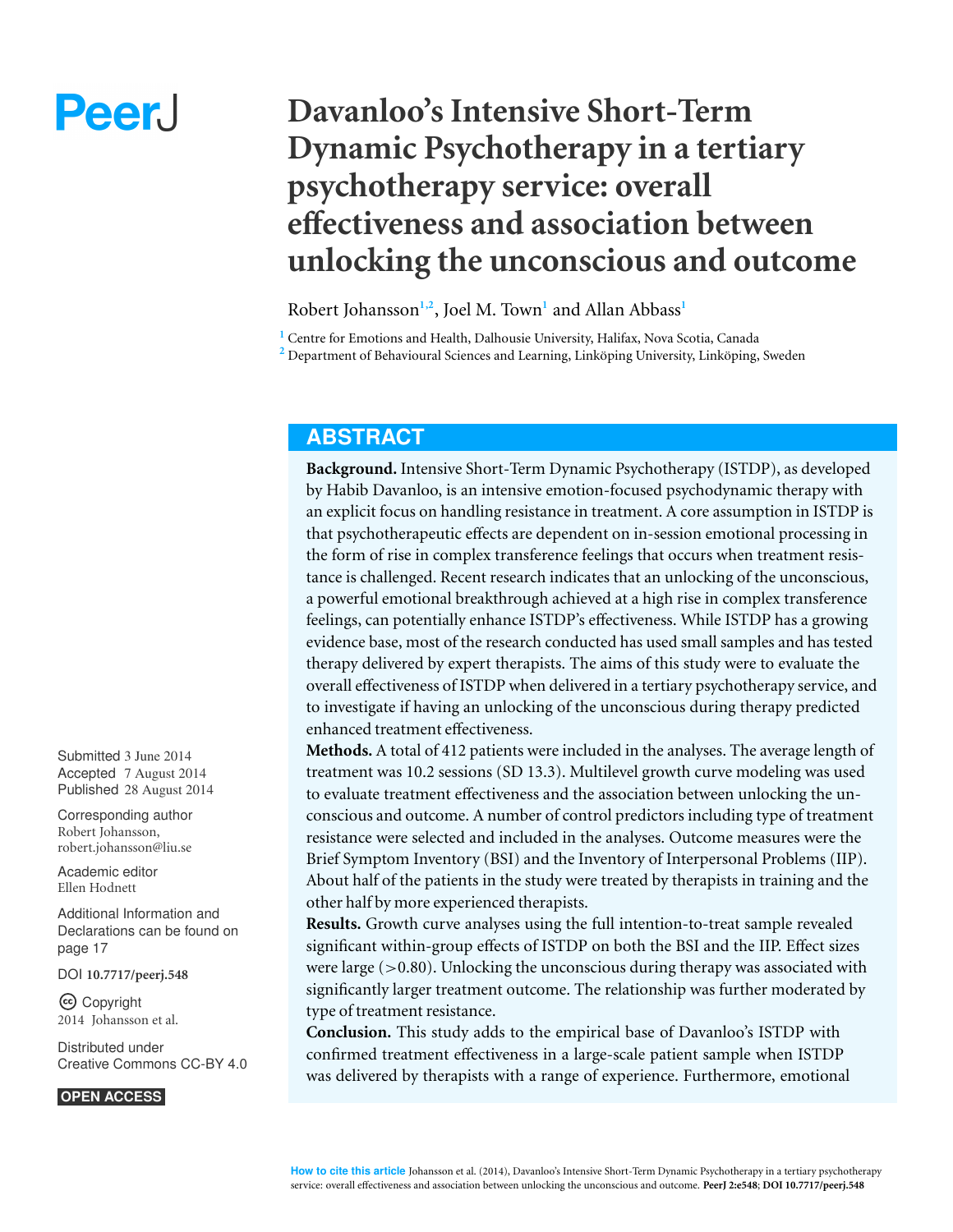mobilization in the form of unlocking the unconscious was confirmed as a process factor enhancing the effectiveness of ISTDP.

**Subjects** Clinical Trials, Evidence Based Medicine, Psychiatry and Psychology **Keywords** Psychotherapy, Psychodynamic psychotherapy, ISTDP, Effectiveness, Affect, Emotion

# **INTRODUCTION**

Mental disorders are common conditions that generate huge costs for society and cause a great deal of suffering for the affected individuals and their families (*[Ustun,](#page-19-0) ¨ [1999](#page-19-0)*; *[Kessler](#page-18-0) [et](#page-18-0) [al.,](#page-18-0) [2007](#page-18-0)*). Several mental conditions such as depression, anxiety, personality disorders and a range of medically unexplained symptoms are suggested to be linked to *adverse childhood experiences* (ACE; *[Felitti](#page-18-1) [et](#page-18-1) [al.,](#page-18-1) [1998](#page-18-1)*; *[Edwards](#page-18-2) [et](#page-18-2) [al.,](#page-18-2) [2003](#page-18-2)*; *[Anda](#page-17-0) [et](#page-17-0) [al.,](#page-17-0) [2006](#page-17-0)*). Problems arising from ACE are suggested to be byproducts of strong unprocessed emotions coupled with deficits in capacity to regulate emotions (*[Schore,](#page-19-1) [2001](#page-19-1)*; *[Schore,](#page-19-2) [2002](#page-19-2)*; *[Anda](#page-17-0) [et](#page-17-0) [al.,](#page-17-0) [2006](#page-17-0)*). Research indicates that several individuals with conditions linked to ACE are likely to be treatment-resistant or to experience recurrences (*[Chartier,](#page-17-1) [Walker](#page-17-1) [&](#page-17-1) [Naimark,](#page-17-1) [2010](#page-17-1)*). One consequence of this treatment resistance can be chronic illness and large system costs (*[Nanni,](#page-19-3) [Uher](#page-19-3) [&](#page-19-3) [Danese,](#page-19-3) [2012](#page-19-3)*). Recently, there have been calls for the development and evaluation of intensive and alternative treatments that address treatment resistance in these patient populations (*[Nanni,](#page-19-3) [Uher](#page-19-3) [&](#page-19-3) [Danese,](#page-19-3) [2012](#page-19-3)*).

Intensive Short-Term Dynamic Psychotherapy (ISTDP; *[Davanloo,](#page-17-2) [1990](#page-17-2)*; *[Davanloo,](#page-17-3) [2000](#page-17-3)*; *[Davanloo,](#page-18-3) [2005](#page-18-3)*; *[Abbass,](#page-17-4) [Town](#page-17-4) [&](#page-17-4) [Driessen,](#page-17-4) [2012](#page-17-4)*) is an emotion-focused psychodynamic psychotherapy that explicitly addresses treatment resistance in somatic conditions, mood, anxiety and personality disorders arising from ACE. Psychotherapeutic effects in ISTDP are hypothesized to be dependent on in-session mobilization of emotional processes in the form of *rise in complex transference feelings*, defined by co-occurring increases in treatment resistance, unconscious anxiety, therapeutic alliance and experience of feelings (*[Davanloo,](#page-18-3) [2005](#page-18-3)*). A *major unlocking of the unconscious* is a powerful in-session emotional breakthrough achieved at a high rise in complex transference feelings assumed to take place when treatment resistance has been adequately challenged. During an unlocking of the unconscious the patient experiences intense complex feelings towards the therapist or another current figure, in which the experience is linked to feelings to past figures and emotion-laden memories about painful feelings, situations and events from the past, i.e., events related to adverse childhood experiences. A fundamental assumption in Davanloo's ISTDP is that the unlocking of the unconscious is associated with therapeutic gains. Recent research from a sample of 89 patients, all treated by an experienced ISTDP therapist, support Davanloo's claim (*[Town,](#page-19-4) [Abbass](#page-19-4) [&](#page-19-4) [Bernier,](#page-19-4) [2013](#page-19-4)*). In addition, ISTDP has been shown to be effective for a range of conditions (*[Abbass,](#page-17-4) [Town](#page-17-4) [&](#page-17-4) [Driessen,](#page-17-4) [2012](#page-17-4)*; *[Town](#page-19-5) [&](#page-19-5) [Driessen,](#page-19-5) [2013](#page-19-5)*) including patients who failed to respond to specialist medical, surgical or psychiatric care (*[Baldoni,](#page-17-5) [Baldaro](#page-17-5) [&](#page-17-5) [Trombini,](#page-17-5) [1995](#page-17-5)*; *[Abbass,](#page-17-6) [2006](#page-17-6)*; *[Abbass,](#page-17-7) [Lovas](#page-17-7) [&](#page-17-7) [Purdy,](#page-17-7) [2008](#page-17-7)*; *[Abbass,](#page-17-8) [Town](#page-17-8) [&](#page-17-8) [Bernier,](#page-17-8) [2013](#page-17-8)*), or who used an unusually high amount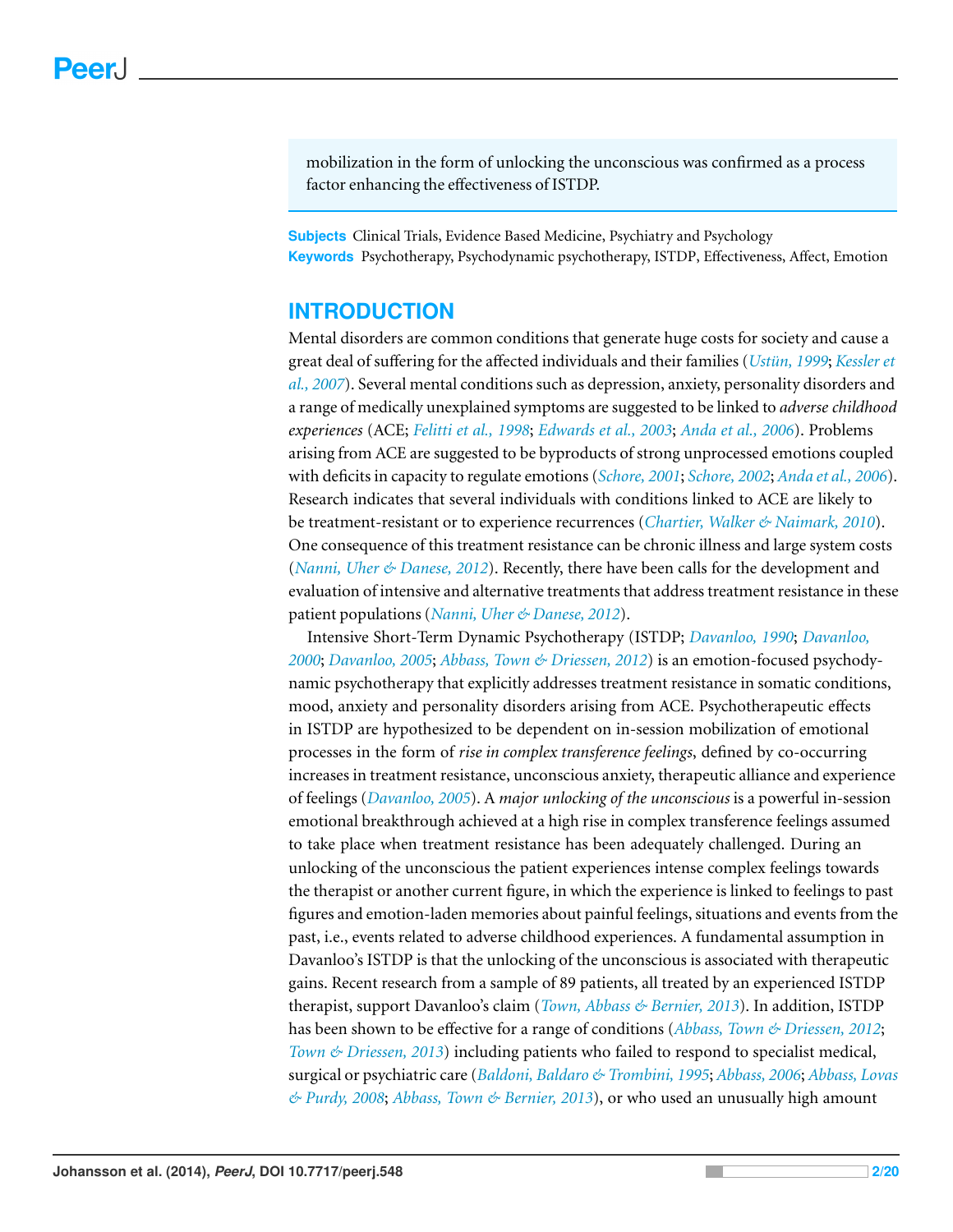of emergency services (*[Abbass](#page-17-9) [et](#page-17-9) [al.,](#page-17-9) [2009](#page-17-9)*). However, a majority of existing studies have included small samples and therapies delivered by expert therapists, and are thereby limited in generalizability (*[Abbass,](#page-17-4) [Town](#page-17-4) [&](#page-17-4) [Driessen,](#page-17-4) [2012](#page-17-4)*).

The major aims of this study were to evaluate the effectiveness of ISTDP in a tertiary psychotherapy service where patients had been referred from specialist care, and to study if unlocking the unconscious was associated with outcome after controlling for potentially confounding variables, including treatment resistance. The present study differs from most previous research on ISTDP in that it is based on a large clinically representative sample of patients treated by therapists with a range of experience and that it uses multilevel growth curve techniques to model symptom change over time.

# **MATERIALS & METHODS**

This study is reported in accordance with the CONSORT statement for clinical trials (*[Schulz,](#page-19-6) [Altman](#page-19-6) [&](#page-19-6) [Moher,](#page-19-6) [2010](#page-19-6)*). The study is an evaluation of the effectiveness of a treatment given in a tertiary care clinic and used anonymized data collected as part of standard care. The project was reviewed and approved by the Capital District Health Authority Research Ethics Board in Halifax, Nova Scotia (approval number 2007-050), and is registered in Clinicaltrials.gov as identifier number NCT01924715.

# **Setting for treatment delivery**

All patients received treatment at the Centre for Emotions and Health located in Halifax, Nova Scotia, Canada. The centre is a tertiary psychotherapeutic service linked to Dalhousie University and located in the Queen Elizabeth II Health Science Centre in Halifax. Furthermore, the centre is a teaching and research service specializing in assessing and treating emotional contributors to medically unexplained symptoms, anxiety, depression and personality disorders using ISTDP.

# **Participants and procedure**

Participants in the study were collected from a large sample of patients referred to the Centre for Emotions and Health between March 30, 1999 and March 30, 2007. A substantial amount of patients referred were seen for an assessment meeting only. In this study, we investigated outcome for all patients who received at least one session of ISTDP after the initial assessment session (the trial therapy). As routine self-reported outcome measures were only implemented part way through this 8 year period, only a portion of the entire treated sample could be included in the effectiveness evaluation. Hence, a further criteria for inclusion in this study was that the patient had a baseline measurement of self-reported symptom distress (see below). The procedure described below is illustrated in the CONSORT flowchart in [Fig. 1.](#page-3-0) All participants in the study were referred by professionals from various specialties, including emergency department, family practice offices, medical-surgery and mental health. Patients referred to the Centre were placed on a wait-list for a trial of therapy, i.e., an initial assessment session of ISTDP. During trial therapy a psychodiagnostic evaluation was conducted which included an assessment of type and degree of treatment resistance according to specified criteria. In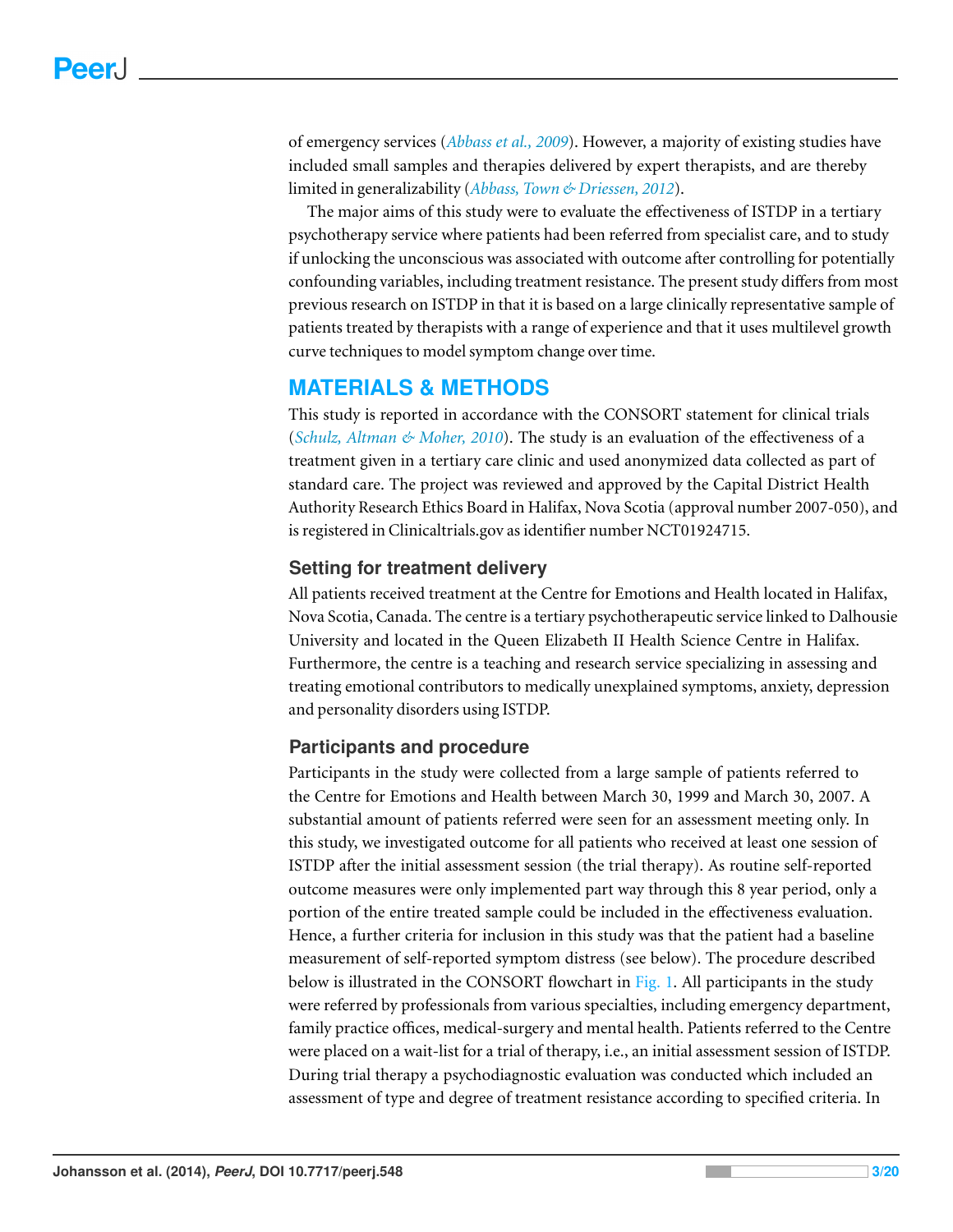<span id="page-3-0"></span>

**Figure 1 CONSORT flowchart.** Abbreviations: ITT, intention-to-treat.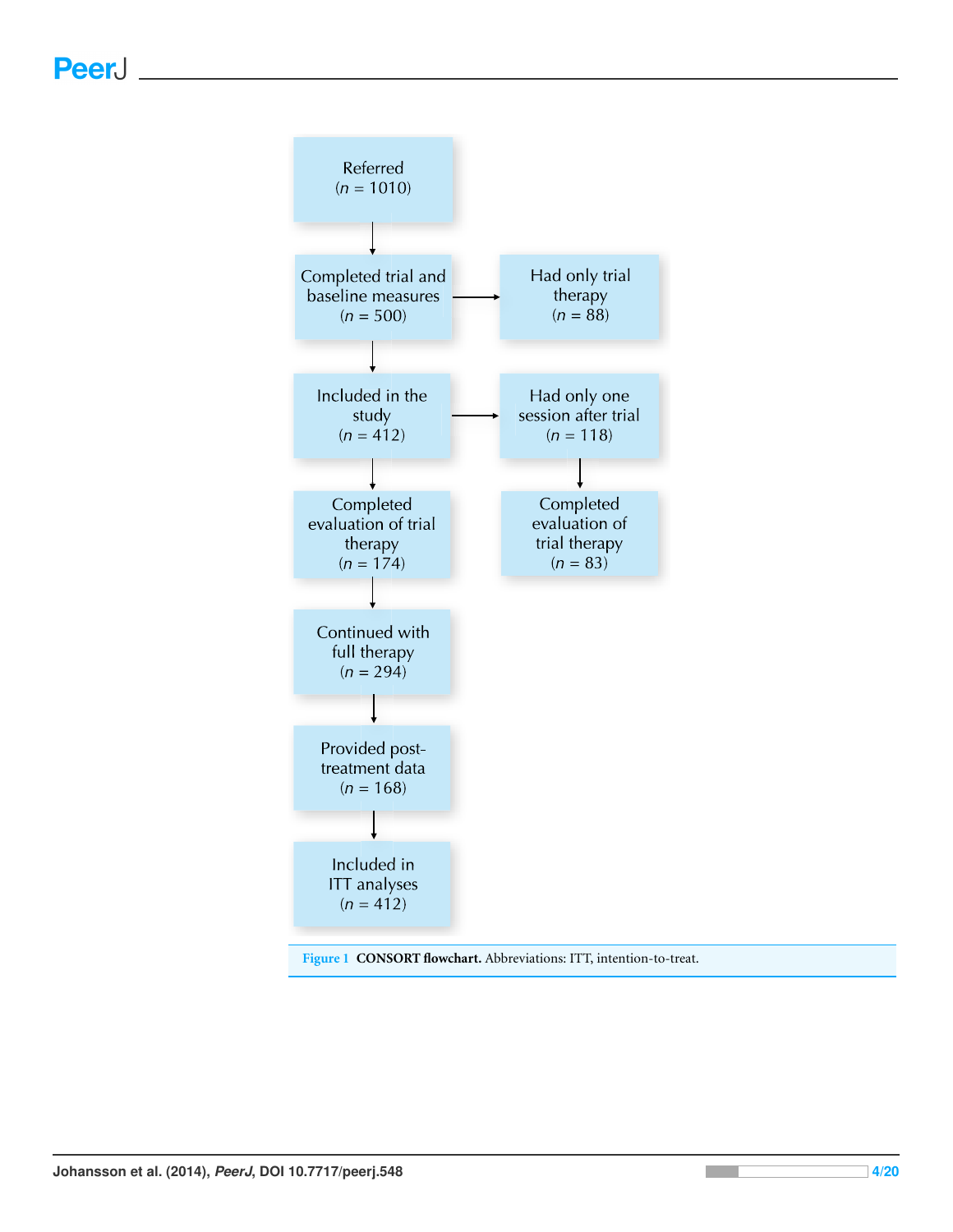addition, baseline assessments of self-rated symptom distress and interpersonal problems (regarding the previous two week period) were collected at the end of the trial session, at the end of the session following the trial, and at treatment termination. Treatment was not time-limited. Rather, termination was determined by response to treatment and agreed upon by patient and therapist.

#### **Intervention and therapists**

#### *Intensive Short-Term Dynamic Psychotherapy*

The treatment used in this study was Intensive Short-Term Dynamic Psychotherapy (ISTDP; *[Davanloo,](#page-17-2) [1990](#page-17-2)*; *[Davanloo,](#page-17-3) [2000](#page-17-3)*; *[Davanloo,](#page-18-3) [2005](#page-18-3)*; *[Abbass,](#page-17-4) [Town](#page-17-4) [&](#page-17-4) [Driessen,](#page-17-4) [2012](#page-17-4)*). ISTDP is a brief psychotherapy based on traditional psychodynamic principles, however, with a strong focus on emotional mobilization and handling of in-session defenses against experiencing of emotions (i.e., treatment resistance). Importantly, experiencing emotions can include a range of experiences including emotional closeness with the therapist. The first session in ISTDP, the trial therapy, is typically longer than the following sessions and involves a psychodiagnostic evaluation, i.e., a thorough assessment of problems in relation to emotional experience, how and to what degree the patient defends against emotions in session and the patient's capacity to tolerate anxiety (*[Abbass,](#page-17-10) Joff[res](#page-17-10) [&](#page-17-10) [Ogrodniczuk,](#page-17-10) [2008](#page-17-10)*). The trial therapy also involves emotional experience of repressed feelings related to ACE where possible. For a substantial amount of patients, the trial on its own brings symptom relief and eliminates the need for further therapy (*[Abbass,](#page-17-10) Joff[res](#page-17-10) [&](#page-17-10) [Ogrodniczuk,](#page-17-10) [2008](#page-17-10)*).

#### *ISTDP and treatment resistance*

ISTDP tailors the treatment process to different patient categories based on patients' capacity to tolerate anxiety and work through emotions as they arise. *[Davanloo](#page-17-11) [\(2001\)](#page-17-11)* has defined two spectra that help characterize patient functioning according to degree and type of resistance. *Psychoneurotic* patients are patients with an intact psychic structure with formal defenses they use in session. These patients do not experience cognitive perceptual disruption and do not rely on primitive defenses such as projective identification. *Fragile* patients, on the other hand, have unconscious anxiety manifest as cognitive perceptual disruption (e.g., dissociation) and have access to primitive defenses at either a low, moderate or high level of emotional activation (*[Davanloo,](#page-17-11) [2001](#page-17-11)*). Such a pattern implies that these patients have a less intact defensive structure. Hence, this is another type of treatment resistance. ISTDP for psychoneurotic and fragile patients tends to be different. For psychoneurotic patients, where patients can better tolerate emotional experiences, defenses towards such experiences are explicitly challenged. Fragile patients require process to build capacity to tolerate anxiety and emotions (*[Davanloo,](#page-17-2) [1990](#page-17-2)*; *[Whittemore,](#page-19-7) [1996](#page-19-7)*; *[Abbass](#page-17-12) [&](#page-17-12) [Bechard,](#page-17-12) [2007](#page-17-12)*). This latter format also applies to patients with severe depression and somatic conditions such as conversion and irritable bowel syndrome (*[Davanloo,](#page-18-3) [2005](#page-18-3)*). Patients with psychotic disorders can also benefit from this capacity-building format of ISTDP (A Abbass, D Bernier, S Kisely, JM Town & R Johansson, 2014, unpublished data; *[Abbass,](#page-17-13) [2002](#page-17-13)*). When working with ISTDP for psychotic patients the therapy is supportive and devoid of any challenge to defenses. The therapy is facilitative of an emotionally active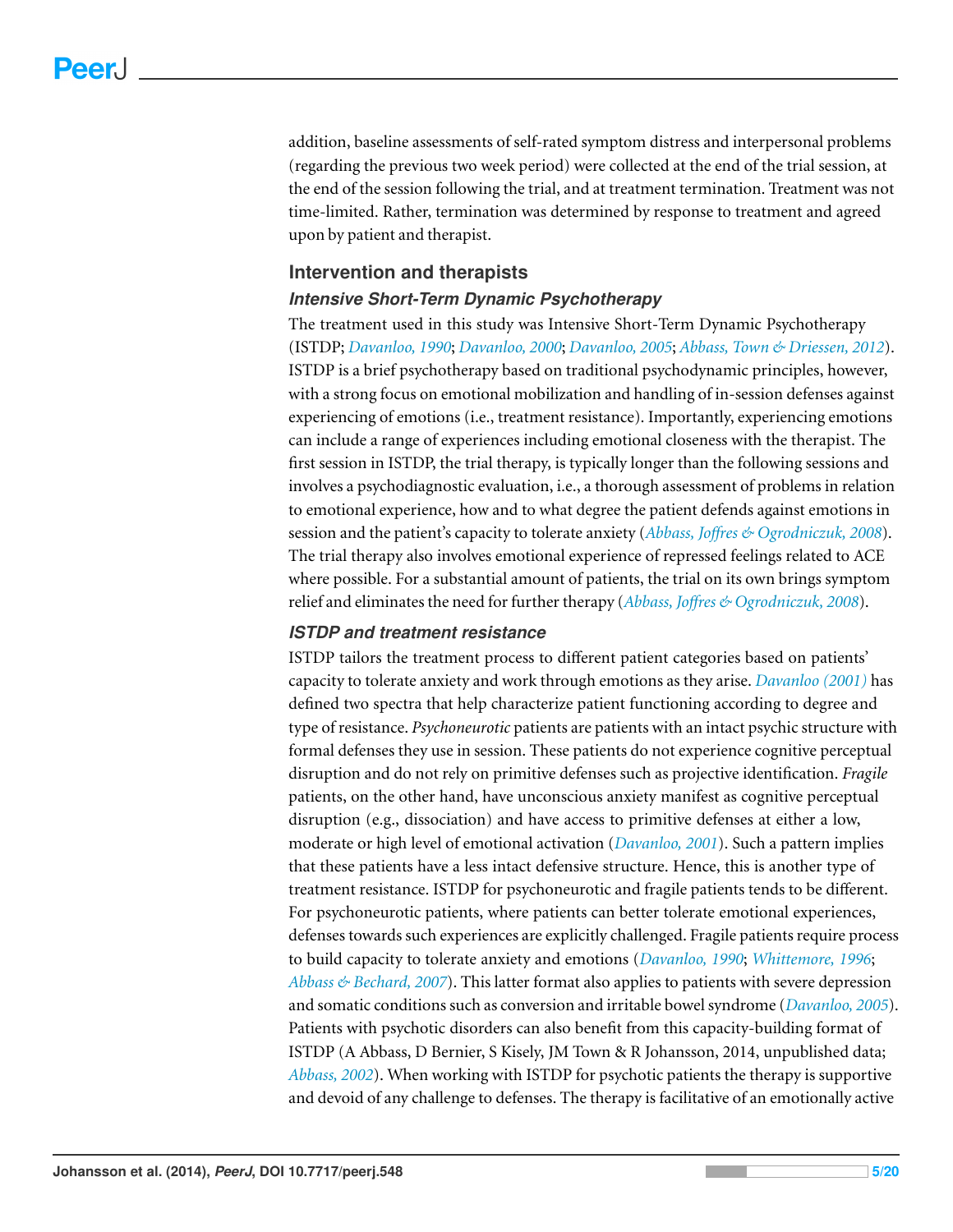learning where unconscious processes are studied and underscored toward mastering emotions and developing better tolerance of anxiety. Thereafter, some of these unprocessed emotions may be experienced to facilitate grieving of losses and resolution of internal conflicts. Losses related to the illness and emotions around imposed treatments and hospitalizations are also grieved (A Abbass, D Bernier, S Kisely, JM Town & R Johansson, 2014, unpublished data).

#### *Therapists*

Therapists were licensed health professionals and trainees learning ISTDP. One of the therapists was a highly experienced ISTDP trainer and supervisor, considered an expert in the field. All therapists were part of weekly small-group supervision led by the experienced ISTDP trainer. Supervision included review of video recordings of treatment sessions (*[Abbass,](#page-17-14) [2004](#page-17-14)*). Furthermore, the therapists were provided technical literature on ISTDP and attended weekly didactic courses.

#### **Outcome measures**

Treatment effectiveness was evaluated using the Brief Symptom Inventory (BSI; *[Derogatis](#page-18-4) [&](#page-18-4) [Melisaratos,](#page-18-4) [1983](#page-18-4)*) and the Inventory of Interpersonal Problems, 32 item version (IIP; *[Horowitzet](#page-18-5) [al.,](#page-18-5) [1988](#page-18-5)*). The Global Severity Index (GSI), derived using the procedures from the BSI manual, was used as a measure of general symptom distress. For the IIP, the total mean score was used as an overall measure of problems in relationships related to, for example, self sacrificing and lack of assertiveness. Hence, this measures problems that are assumed to be ameliorable with ISTDP. These measures were administered at baseline, at the first meeting after the trial therapy session, and at treatment termination.

#### **Rise in complex transference feelings and treatment resistance**

Within the framework of ISTDP, distinguishable phases that occur during mobilization of unconscious processes have been established (*[Davanloo,](#page-17-2) [1990](#page-17-2)*). These phases, the degree of *rise in complex transference feelings*, aim to distinguish phases of mobilization of unconscious emotional processes, defined by co-occurring increases in resistance, unconscious anxiety, the experience of feelings and the unconscious therapeutic alliance. According to *[Davanloo](#page-18-3) [\(2005\)](#page-18-3)*, the phases have been replicated through repeated case series data. The *major unlocking of the unconscious* is a state possible to reach at a high rise in complex transference feelings (i.e., with a strong mobilization of unconscious processes) after resistance has been systematically challenged. This state is defined as a passage of intense complex feelings towards the therapist (or another current figure), in which a past person's image is transferred onto the current figure. ISTDP suggests this to be a passage of complex feelings towards the past figure triggered by the complex feelings activated in the therapy session. Typically this experience leads to emotion-laden memories about painful feelings, situations and events from the past, i.e., events related to adverse childhood experiences. In this state, the patient typically displays no resistance in the process and has far less anxiety. Thereafter, the process of linking in-session resistance and avoided feelings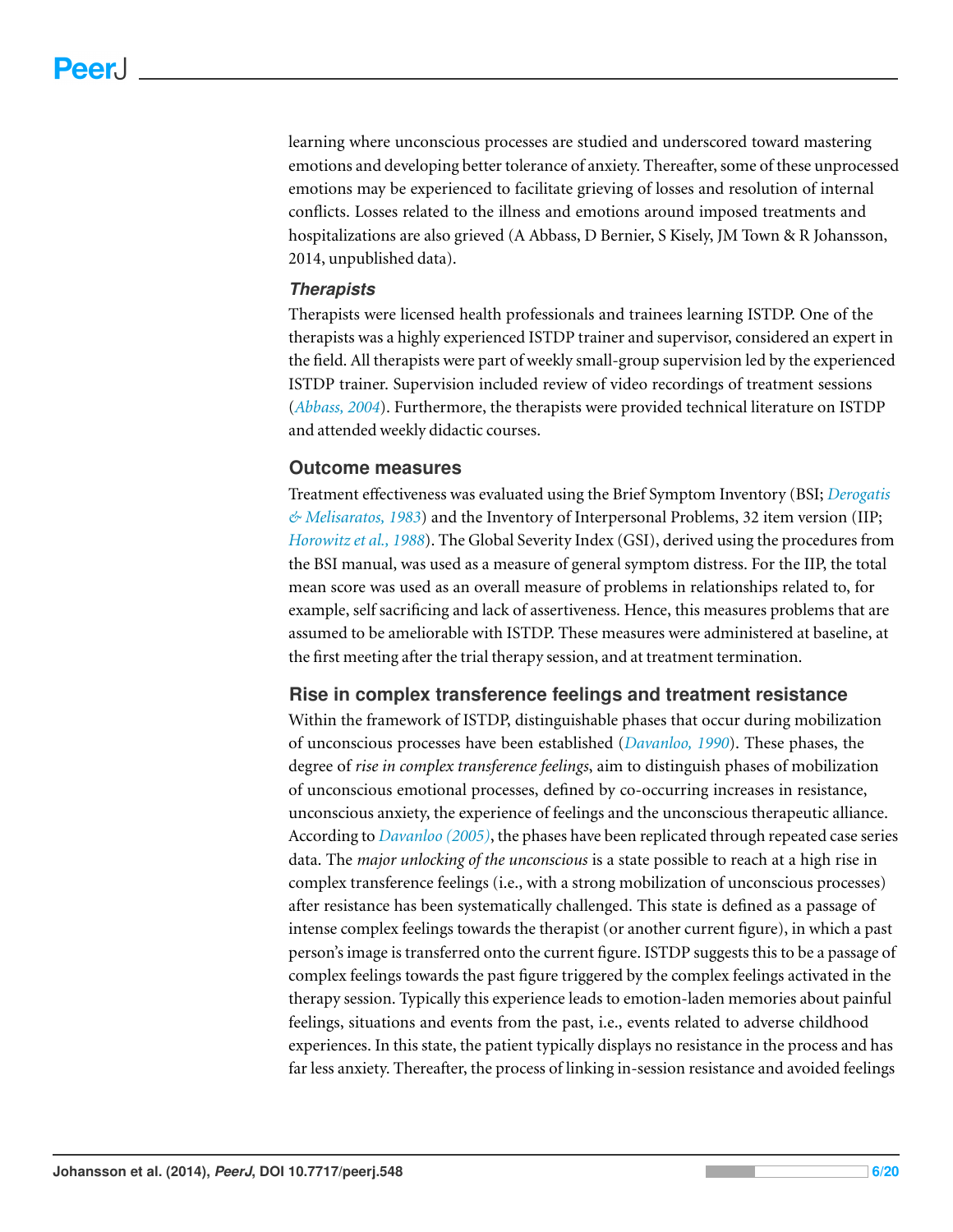to past adverse experiences can proceed with few obstacles (*[Davanloo,](#page-18-3) [2005](#page-18-3)*; *[Town,](#page-19-4) [Abbass](#page-19-4) [&](#page-19-4) [Bernier,](#page-19-4) [2013](#page-19-4)*).

For ratings of rise in complex transference feelings in this study, we used a quantitative coding system with categories as follows: (1) low rise in complex transference feelings, (2) high rise in complex transference feelings, (3) partial unlocking of the unconscious, (4) major unlocking of the unconscious, and (5) extended major unlocking of the unconscious. Details of these phases can be found in Davanloo's writings (*[Davanloo,](#page-17-11) [2001](#page-17-11)*; *[Davanloo,](#page-18-3) [2005](#page-18-3)*). As one of the primary aims of this study was to investigate whether having a major unlocking of the unconscious (categories 4 and 5) predicted treatment outcome (as suggested by *[Town,](#page-19-4) [Abbass](#page-19-4) [&](#page-19-4) [Bernier](#page-19-4) [\(2013\)](#page-19-4)*), we included a binary variable that captured this  $(1 = "did have a major unlocking of the unconscious during therapy", 0$ = "did not have a major unlocking of the unconscious during therapy").

According to *[Davanloo](#page-17-2) [\(1990\)](#page-17-2)*, *[Davanloo](#page-17-11) [\(2001\)](#page-17-11)* and *[Davanloo](#page-18-3) [\(2005\)](#page-18-3)*, rise in complex transference feelings are dependent on the *type and degree of patient resistance* operating at any given point during the psychotherapeutic encounter. Patient resistance is defined as any unconscious or previously unconscious defense operating in the therapy relationship. Based on case-series data from several hundred patients, *[Davanloo](#page-17-11) [\(2001\)](#page-17-11)* and *[Davanloo](#page-18-3) [\(2005\)](#page-18-3)* established operationally defined patient categories of treatment resistance based on the observation of in-session use of defenses and anxiety discharge patterns. As described above, a patient is considered *fragile* when primitive defenses and cognitive perceptual disruption are prominent features and *psychoneurotic* when not. This is the basis for how *[Davanloo](#page-17-2) [\(1990\)](#page-17-2)* established two types of resistance that each is a *spectrum* of degree of resistance. *[Davanloo](#page-17-11) [\(2001\)](#page-17-11)* named these the *spectrum of patients with psychoneurotic disorders* and the *spectrum of patients with fragile character structure*. In this particular study, we used a coding of treatment resistance as follows: (1) low resistance, (2) moderate resistance, (3) high resistance, (4) fragile, and (5) psychotic. As the purpose of this particular study was to control for type of defensive structure, we included a binary variable that described this  $(0 = "low to high resistance", 1 = "fragile or psychotic").$ 

Coding of treatment resistance and rise in complex transference feelings was conducted during supervision by the experienced ISTDP supervisor using review of video recordings of treatment.

#### **Statistical analyses**

The study had an open design in that no control group was used. A set of analyses were carried out that focused both on the within-group effects of treatment on outcome (time effects) and on whether having an unlocking of the unconscious during therapy predicted these effects. These analyses were addressed with growth curve modeling using SPSS version 21 (SPSS, Inc., Chicago, IL) and followed the procedures described by *[Singer](#page-19-8) [&](#page-19-8) [Willett\(2003\)](#page-19-8)*.

A series of growth curve models of the trajectories of the BSI and the IIP were generated and tested. First, unconditional growth models were estimated for both variables to examine the average growth over the course of treatment.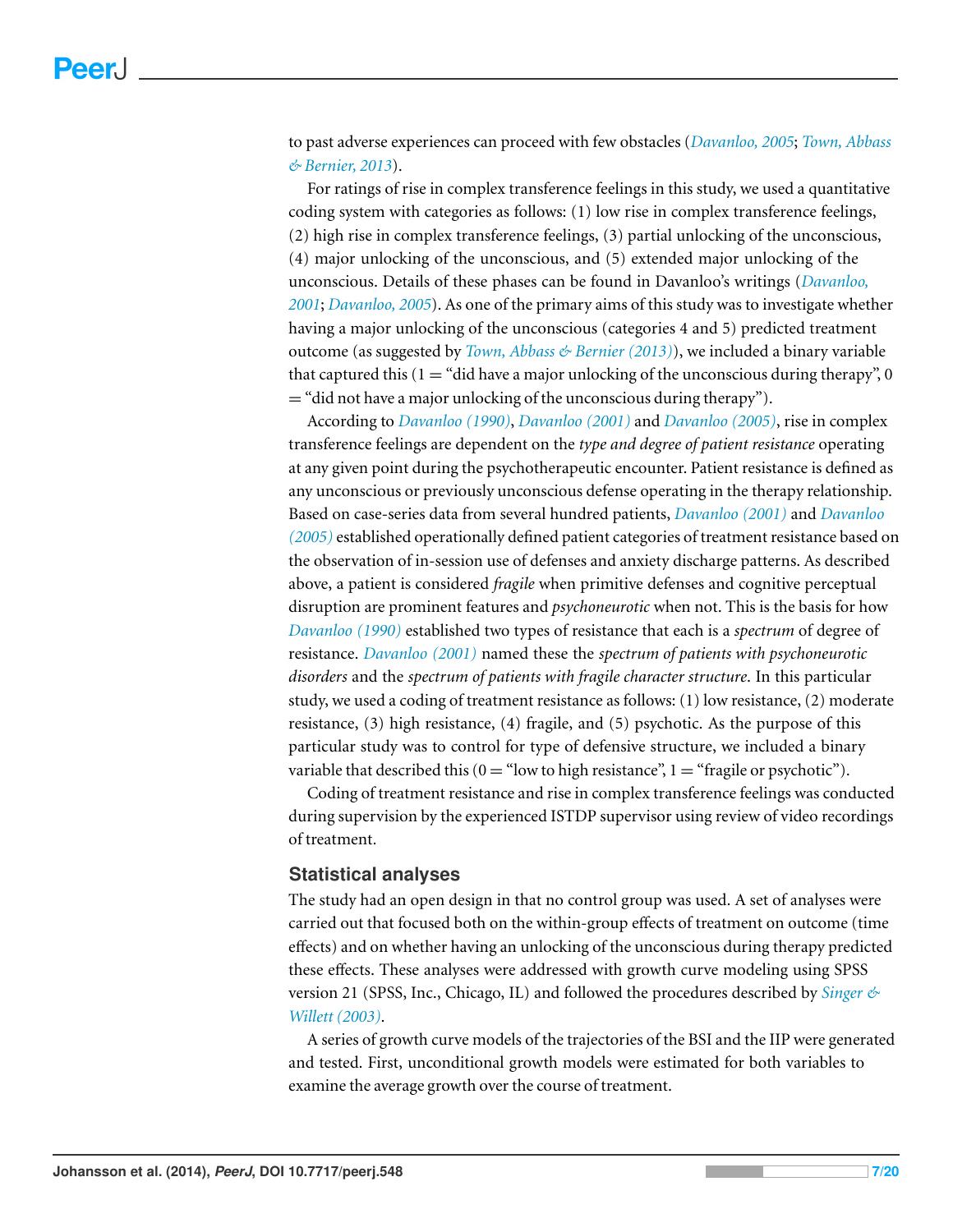The equations for the unconditional growth models estimating the effects of therapy over time were as follows:

Level-1 Model:

 $Y_{ij} = \pi_{0i} + \pi_{1i} \times TIME_{ij} + \varepsilon_{ij}.$ 

Level-2 Model:

Intercept:  $\pi_{0i} = \gamma_{00} + \zeta_{0i}$ 

Slope:  $\pi_{1i} = \gamma_{10} + \zeta_{1i}$ 

 $\varepsilon_{ij} \sim N(0, \sigma_{\varepsilon}^2), \zeta_{0i} \sim N(0, \sigma_0^2), \zeta_{1i} \sim N(0, \sigma_1^2).$ 

The intercept and the slope were allowed to covary. Error terms across time were assumed to be uncorrelated. Time was coded 0 for baseline, 0.25 for post-trial assessment and 1 for termination. Length of therapy and waiting time from trial therapy to treatment start varied. The codings of time were based on an estimation that the average waiting time from trial therapy to post-trial assessment was a third of the time of the length of an average full treatment course.

Second, conditional growth models were estimated to examine whether the growth trajectory of the outcomes (BSI and IIP) differed as a function of having a major unlocking of the unconscious. Unlocking of the unconscious was included as a time-invariant binary coded predictor. This variable reflected whether a patient had a major unlocking of the unconscious anytime during therapy. Patient gender, age, type of treatment resistance, total number of sessions and therapist experience were investigated as potential control predictors. Number of sessions was log10-transformed to improve normality. To determine if a control predictor was to be included in the growth curve models, descriptive analyses were carried out to investigate if there were any BSI or IIP differences at any time point due to the predictor in question. If a significant difference was present, the predictor was included in the analyses. Independent *t*-tests were used to make a decision on binary predictors and one-way ANOVAs were used for continuous predictors converted into quartiles.

Our analytical approach made use of all available data, making this an intention-to-treat analysis. Full information maximum likelihood estimation was used. This form of estimation provides unbiased estimates under the less restrictive assumption of data missing at random (MAR; *[Mallinckrodt,](#page-18-6) [Clark](#page-18-6) [&](#page-18-6) [David,](#page-18-6) [2001](#page-18-6)*), which allows the probability of data being missing to be dependent of both outcome variables (e.g., symptom level as measured by the BSI and the IIP) and predictors (*[Little](#page-18-7) [&](#page-18-7) [Rubin,](#page-18-7) [2002](#page-18-7)*). To take missing data further into account, we performed additional analyses where informativeness of missing data patterns were investigated as potential confounding factors (*[Little](#page-18-8) [&](#page-18-8) [Wang,](#page-18-8) [1996](#page-18-8)*; *[Hedeker](#page-18-9) [&](#page-18-9) [Gibbons,](#page-18-9) [1997](#page-18-9)*). As formal dropout was not recorded, we treated post-treatment data missing due to dropout and data missing for other reasons as equivalent.

Within-group effect sizes (Cohen's *d*) were calculated by dividing the pre-post differences in observed means by the pooled standard deviations (*[Borenstein](#page-17-15) [et](#page-17-15) [al.,](#page-17-15) [2011](#page-17-15)*).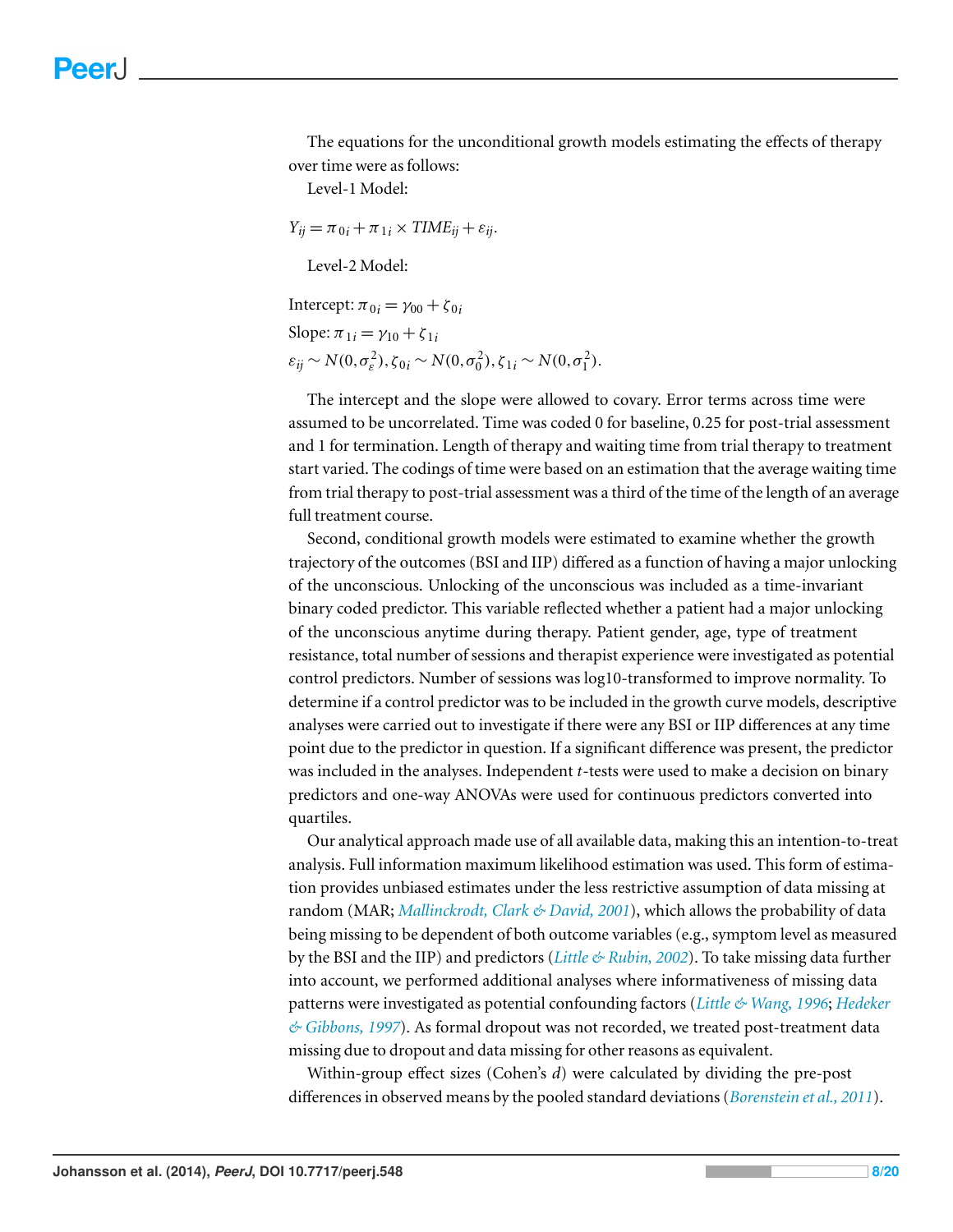# **RESULTS**

#### **Baseline characteristics and enrollment**

There were 1010 participants referred to the clinic during the study. Of those referred, 500 had a trial therapy and did also complete a baseline assessment. Out of these, 412 patients had at least one session after the trial and were then included in the effectiveness evaluation. These patients averaged 41.5 years of age (SD 12.7, data on age missing on 34% of cases) and 59.0% were female. The most common clinically derived DSM-IV diagnoses among the 412 included participants were somatoform disorder (58.7%), anxiety disorders (53.4%), cluster B and C personality disorder (18.2% and 36.7%), and major depression (39.3%). Furthermore, 45.6% had chronic or recurrent headache, 31.3% had pain disorder, 23.5% had irritable bowel syndrome and 14.1% had fibromyalgia. These patients had an average treatment duration of 10.2 sessions (SD 13.3, range 2–100, median 5). A complete description of the flow of participants is given in [Fig. 1.](#page-3-0)

#### **Data attrition**

There were 118 participants who had only one treatment session after the trial therapy. For these, the post-trial assessment was the last measurement. Out of these 118 participants, 83 and 72 completed the BSI and the IIP at post-trial, respectively (i.e., 29.7% and 39.0% missing). Among the 294 participants who had more than two sessions, 168 and 142 participants completed the BSI and the IIP at termination, respectively (i.e., 42.9% and 51.7% missing). Hence, the total attrition at the last assessment point was 39.1% for the BSI and 48.1% for the IIP. This is further illustrated in the flowchart in [Fig. 1.](#page-3-0)

#### **Therapists and training**

Two hundred and twenty cases (53.4%) were treated by 4 graduated psychiatrists or 1 psychologist with a mean of 1374.6 (SD 817.6) total training hours (including didactic training and group videotape supervision). Out of these, 115 cases were treated by a psychiatrist who was considered an expert in ISTDP, with over 2000 h of total training. One hundred and ninety-two cases (46.6%) were treated by 43 trainees with a mean of 229.6 (SD 208.9) total training hours. This latter group was comprised of psychiatry residents  $(n = 29)$ , and a mix of other students and professionals in training  $(n = 14)$ .

#### **Treatment resistance and major unlocking of the unconscious**

Of the 412 included participants, 408 (99.0%) had data on treatment resistance. Out of these, 289 participants (70.8%) met criteria for psychoneurotic and 119 (29.2%) were fragile ( $n = 86$ ) or psychotic ( $n = 33$ ). Furthermore, 153 out of 411 participants (37.2%) had at least one major unlocking of the unconscious throughout treatment (data on unlocking missing for one patient).

# **Effects of time (Unconditional growth models)** *BSI*

Results from the unconditional growth model for BSI indicated that there was significant variance in the intercept (symptom level at baseline) and in the slope (rate of decrease of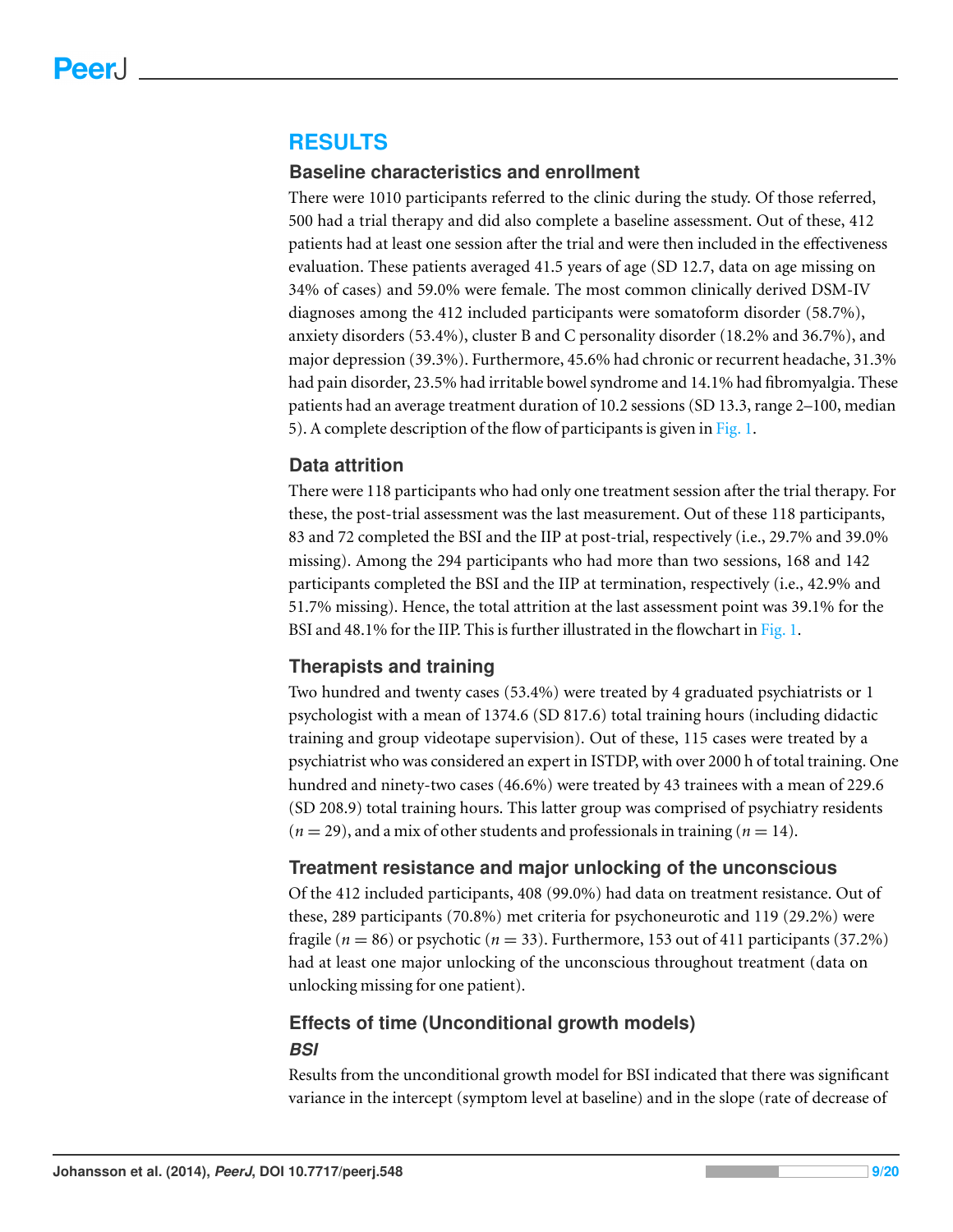<span id="page-9-0"></span>

|                                            | Table 1 Means, SDs and effect sizes (Cohen's $d$ ) for the Brief Symptom Inventory (BSI) and the |
|--------------------------------------------|--------------------------------------------------------------------------------------------------|
| Inventory of Interpersonal Problems (IIP). |                                                                                                  |

| Baseline $(SD)$ N         | <b>Termination</b> (SD) $N$ | Mean difference $(SD)$ N | Effect size (95% CI)   |
|---------------------------|-----------------------------|--------------------------|------------------------|
| <b>BSI</b> 1.60 $(0.75)$  | $412$ 0.92 (0.77)           | $168$ 0.67 (0.69)        | $168$ 0.87 [0.71-1.03] |
| $\textbf{HP}$ 1.51 (0.64) | $390$ 0.99 $(0.68)$         | $144 \quad 0.53(0.63)$   | $142$ 0.83 [0.64-1.02] |

BSI scores over time). The mean BSI trajectory was estimated to start at 1.58 at baseline and to slope downward at a rate of 0.70 BSI units over the course of treatment. The covariance between the intercept and the slope was  $-0.10$ , indicating that patients who started with higher BSI scores at baseline had steeper BSI slope trajectories. Effect size (based on observed means) was Cohen's  $d = 0.87$  95% CI [0.71–1.03], indicating a large effect of treatment over time. Means and standard deviations for the raw BSI scores are presented in [Table 1.](#page-9-0)

#### *IIP*

The unconditional growth model used to model IIP indicated significant variance in the intercept and the slope. The covariance between the intercept and the slope was −0.07  $(p = .07)$ , once again indicating that starting at higher baseline IIP resulted in steeper rate of change. The mean IIP trajectory was estimated to start at 1.50 at baseline and to slope downward at a rate of 0.59 IIP units over the whole treatment. There was a large effect size Cohen's  $d = 0.83$  95% CI [0.64–1.02] over time (based on observed means). Means and standard deviations for the IIP can be found in [Table 1.](#page-9-0)

# **Associations of unlocking the unconscious with outcome (Conditional growth models)**

#### *Control predictors*

Type of treatment resistance, therapist experience, patient gender, patient age, and the logarithm of number of treatment sessions were investigated as potential control predictors of outcome. Therapist experience was investigated both by comparing trainees to non-trainees, and by comparing the outcomes of the ISTDP expert to the other therapists. Descriptive analyses of the predictors at all time points revealed that there were BSI differences at baseline with fragile and psychotic patients having larger symptom severity than psychoneurotic patients (independent *t*-test,  $t(406) = 4.3$ ,  $p < .001$ ), with a similar trend on the IIP at baseline (independent  $t(384) = 1.9, p = .06$ ) and at post-trial (independent  $t(221) = 1.8$ ,  $p = .08$ ). Furthermore, on IIP there was a difference at termination depending on therapist experience, with the 43 trainees having worse outcome than the six non-trainees (independent  $t(142) = 2.3, p < .05$ ) and the expert having better outcome than the other 48 therapists (independent  $t(142) = 2.6, p < .05$ ). The ANOVA investigating differences due to number of sessions (log) revealed a difference on the IIP at post-trial  $(F(3, 204) = 3.26, p < 0.05)$ . An inspection of the post-trial IIP raw scores indicated that participants who only took part of the trial therapy and the follow-up meeting had lower IIP scores at this time point than those who continued with further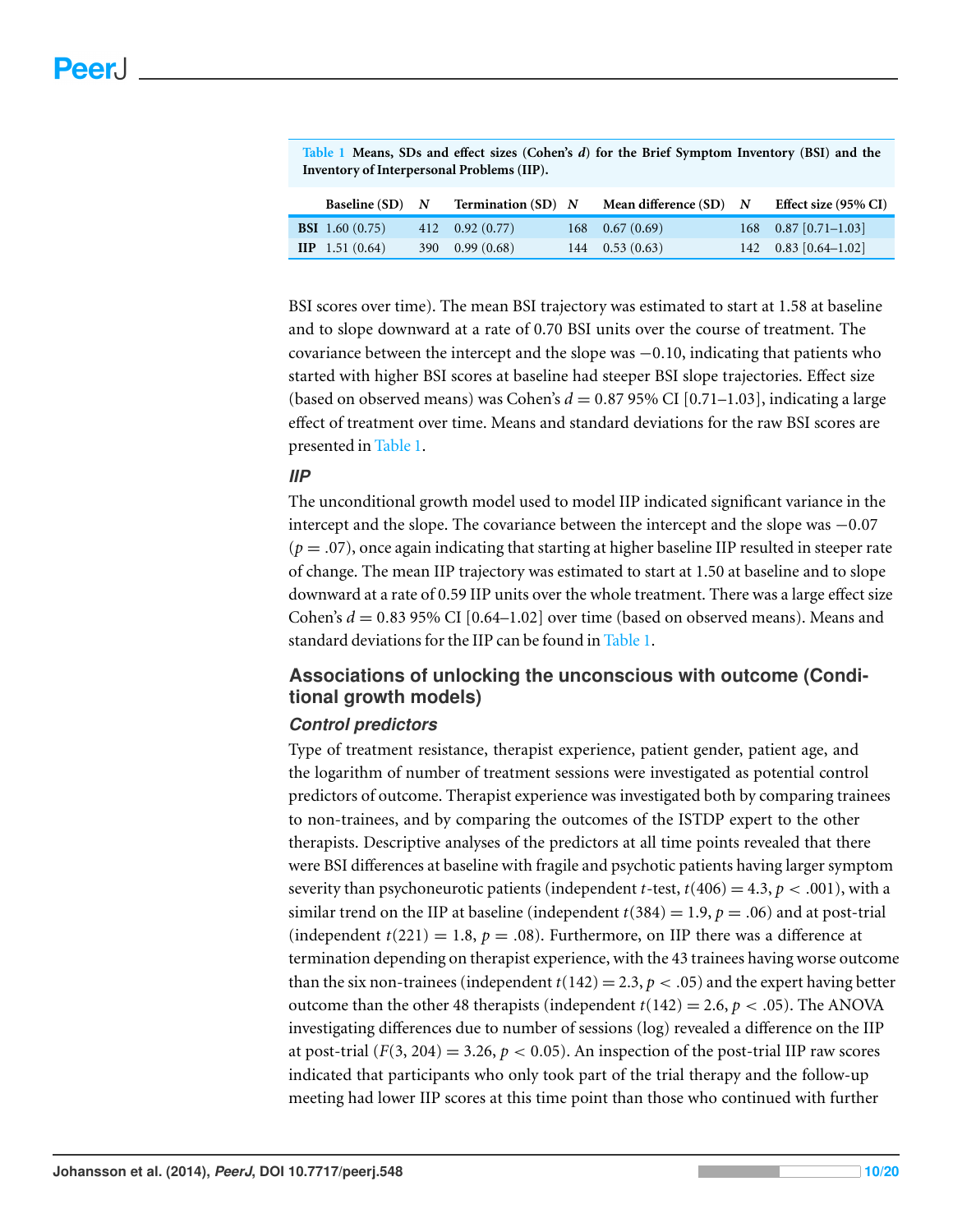therapy. This difference was significant (independent  $t(222) = 2.46$ ,  $p < .05$ ). No other differences due to number of sessions were found at any other time point on neither the BSI nor the IIP (all  $F's < 1.98$ , all  $p's > 0.11$ ). No gender differences at any time point were found (all *t*'s < 1.5, all *p*'s > .14). Similarly, no differences due to age were found (all *F*'s  $<$  1.82, all  $p's$  > .14). Based on these findings, we decided to include type of resistance, trainee status, expertise and number of sessions (log) as control predictors.

#### *BSI*

In an uncontrolled conditional growth model, the variable that measured whether the patient had a major unlocking of the unconscious during therapy (called UNLOCKING in this section) was added at Level 2 as a time-invariant predictor in interaction with the initial status (intercept) and in interaction with time. The latter interaction term was added to determine if, over time, UNLOCKING significantly interacted with the BSI slope, i.e., predicted symptom change during treatment. At this stage of the analysis, the UNLOCKING by time was close to significant ( $p = .08$ ) in the model.

The next step carried out was to determine if this association between UNLOCKING and BSI change was still present after accounting for type of treatment resistance, trainee status, expertise and the logarithm of number of treatment sessions (called RESISTANCE, TRAINEE, EXPERT and log(SESSIONS) in this section). Hence, a controlled conditional growth model was carried out. RESISTANCE, TRAINEE, EXPERT and log(SESSIONS) were added as time-invariant predictors in interaction terms with baseline BSI (the intercept) and BSI change (slope). The RESISTANCE and EXPERT by intercept and time were significant, and therefore kept in the model. However, TRAINEE and log(SESSIONS) were not significant neither in interaction with the intercept nor with the slope and therefore left out of the model. Finally, we added information on missingness from the post-trial and post-treatment assessments in interaction with the intercept and with the slope to investigate if data missingness was related to outcome (*[Little](#page-18-8) [&](#page-18-8) [Wang,](#page-18-8) [1996](#page-18-8)*; *[Hedeker](#page-18-9) [&](#page-18-9) [Gibbons,](#page-18-9) [1997](#page-18-9)*). Neither of these interactions were significant and therefore information on missing data was removed from the model. In the final model (details in [Table 2\)](#page-11-0), the UNLOCKING by time interaction was significant ( $p < .05$ ). Estimated means from this model are illustrated in [Fig. 2.](#page-11-1) The equations for the final BSI model were as follows:

Level-1 Model:

 $Y_{ij} = \pi_{0i} + \pi_{1i} \times TIME_{ij} + \varepsilon_{ij}$ 

Level-2 Model:

Intercept:  $\pi_{0i} = \gamma_{00} + \gamma_{01} \times UNLOCALNG_i + \gamma_{02}$  $\times$ *RESISTANCE*<sup>*i*</sup> +  $\gamma$ <sub>03</sub>  $\times$  *EXPERT*<sup>*i*</sup> +  $\zeta$ <sub>0*i*</sub>  $Slope: \pi_{1i} = \gamma_{10} + \gamma_{11} \times UNLOCALNG_i + \gamma_{12} \times RESISTANCE_i + \gamma_{13} \times EXPERT_i + \zeta_{1i}$  $\varepsilon_{ij} \sim N(0, \sigma_{\varepsilon}^2), \zeta_{0i} \sim N(0, \sigma_0^2), \zeta_{1i} \sim N(0, \sigma_1^2).$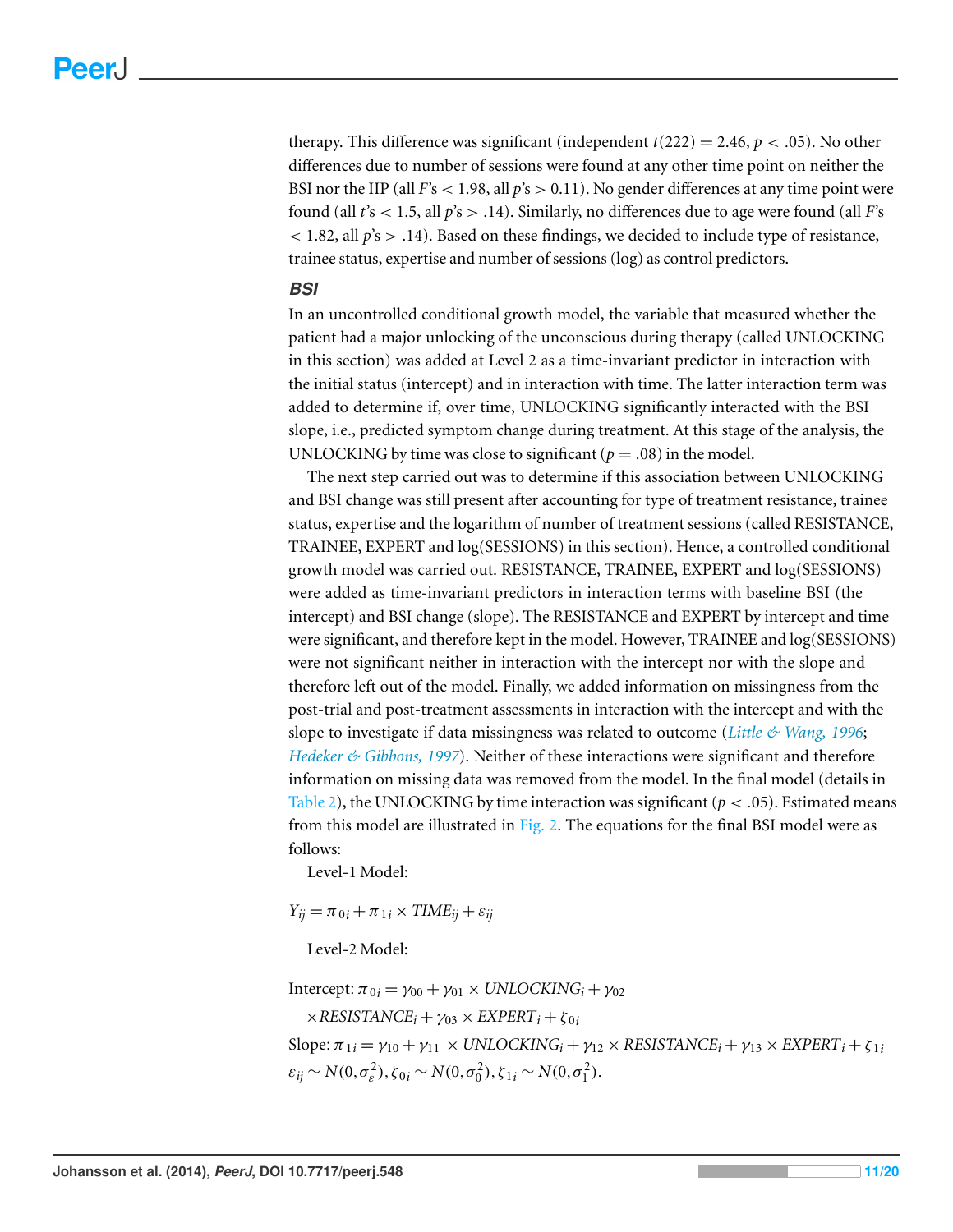<span id="page-11-1"></span>![](_page_11_Figure_1.jpeg)

**Figure 2 BSI and IIP scores.** Estimated means of the Brief Symptom Inventory and the Inventory of Interpersonal Problems at baseline, post-trial and at treatment termination.

<span id="page-11-0"></span>**Table 2 Growth models estimating trajectories of change in Brief Symptom Inventory (BSI) and Inventory of Interpersonal Problems (IIP) from baseline to treatment termination.**

|                            |                   |                              |                               | <b>BSI</b>                              | $_{\rm IIP}$                  |                                         |  |
|----------------------------|-------------------|------------------------------|-------------------------------|-----------------------------------------|-------------------------------|-----------------------------------------|--|
|                            |                   | Parameter                    | Unconditional<br>growth model | <b>Final controlled</b><br>growth model | Unconditional<br>growth model | <b>Final controlled</b><br>growth model |  |
| <b>Fixed effects</b>       |                   |                              |                               |                                         |                               |                                         |  |
| Initial status, $\pi_{0i}$ | Intercept         | $\gamma_{00}$                | $1.58***$                     | $1.47***$                               | $1.50***$                     | $1.45***$                               |  |
|                            | Unlocking         | $\gamma_{01}$                |                               | 0.04                                    |                               | 0.03                                    |  |
|                            | Resistance        | $y_{02}$                     |                               | $0.37***$                               |                               | 0.15                                    |  |
|                            | Expertise         | Y <sub>03</sub>              |                               | $-0.04$                                 |                               |                                         |  |
| Rate of change, $\pi_{1i}$ | Intercept         | $\gamma_{10}$                | $-0.70***$                    | $-0.46***$                              | $-0.59***$                    | $-0.50***$                              |  |
|                            | Unlocking         | $\gamma_{11}$                |                               | $-0.21$ <sup>'</sup>                    |                               | $-0.20$                                 |  |
|                            | Resistance        | $y_{12}$                     |                               | $-0.22$                                 |                               |                                         |  |
|                            | Expertise         | $y_{13}$                     |                               | $-0.22$                                 |                               |                                         |  |
| Variance components        |                   |                              |                               |                                         |                               |                                         |  |
| Level 1                    | Within-person     | $\sigma_{\varepsilon}^2$     | $0.16***$                     | $0.15***$                               | $0.13***$                     | $0.13***$                               |  |
| Level 2                    | In initial status |                              | $0.42***$                     | $0.40***$                               | $0.31***$                     | $0.31***$                               |  |
|                            | In rate of change | $\sigma_0^2$<br>$\sigma_1^2$ | $0.17***$                     | $0.15***$                               | $0.14***$                     | 0.13                                    |  |
|                            | Covariance        | $\sigma_{01}$                | $-0.10$                       | $-0.08$                                 | $-0.07^{tr}$                  | $-0.06$                                 |  |

**Notes.**

<span id="page-11-4"></span><span id="page-11-3"></span><span id="page-11-2"></span>*tr*, trend.  $*$   $p < .05$ .  $x^*$   $p$  < .01.  $p < .001$ .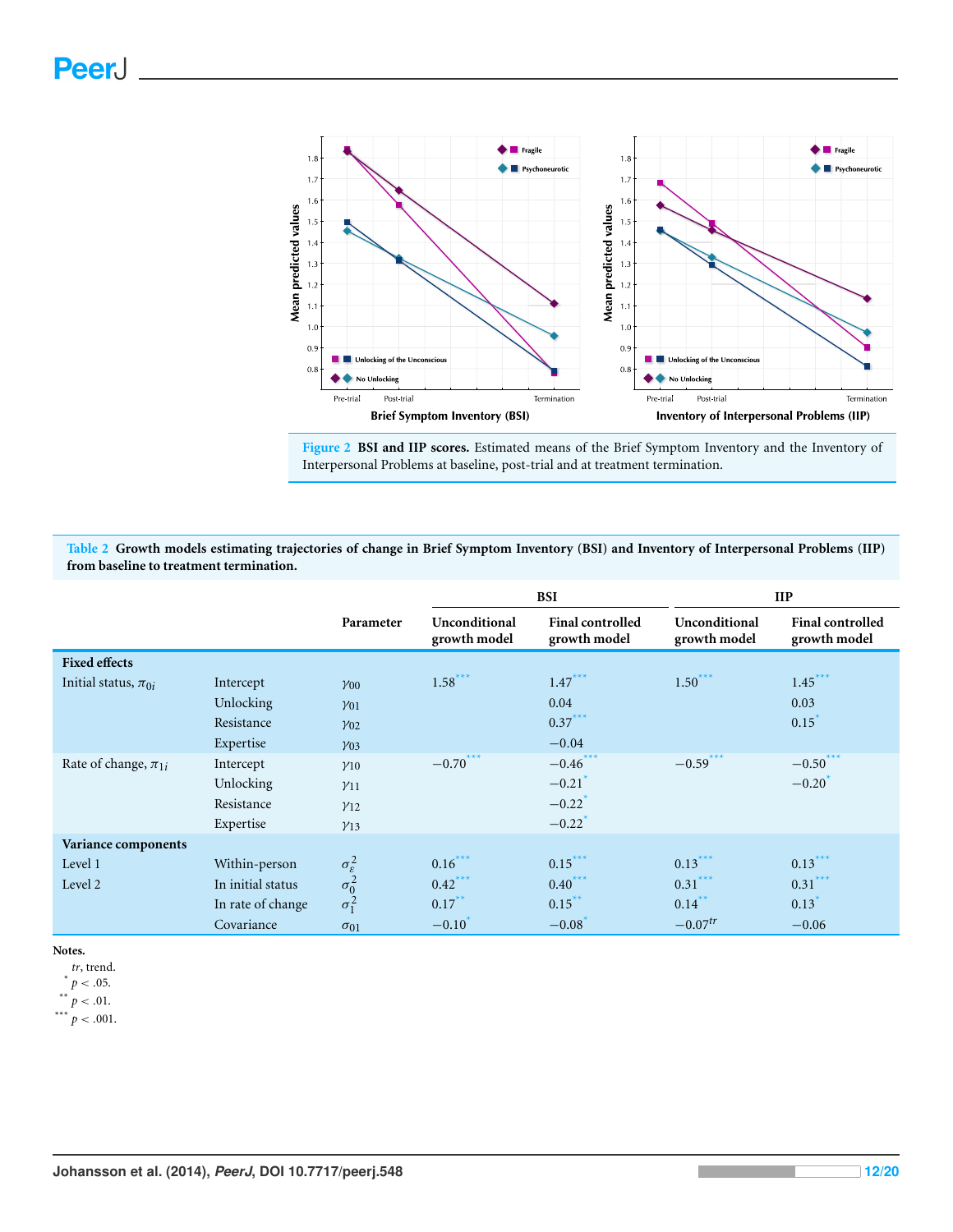#### *IIP*

Initially UNLOCKING was added as a predictor and was close to significant ( $p = .07$ ) in interaction with time. RESISTANCE was added and was significant in interaction with the intercept, but not with the slope. Hence, the RESISTANCE times slope interaction was left out of the final model. Neither TRAINEE, EXPERT nor log(SESSIONS) were significant in interaction with the intercept or the slope, and therefore not included in the model. In the final model, the UNLOCKING by time interaction was significant ( $p < .05$ ). As in the BSI model, information on missingness was not significant and was therefore not included. Results from the IIP model are illustrated in [Fig. 2.](#page-11-1) Details of the final model can be found in [Table 2](#page-11-0) and in the equations below:

Level-1 Model:

 $Y_{ij} = \pi_{0i} + \pi_{1i} \times TIME_{ij} + \varepsilon_{ij}$ 

Level-2 Model:

Intercept:  $\pi_{0i} = \gamma_{00} + \gamma_{01} \times UNLOCALNG_i + \gamma_{02} \times RESISTANCE_i + \zeta_{0i}$  $Slope: \pi_{1i} = \gamma_{10} + \gamma_{11} \times UNLOCALNG_i + \zeta_{1i}$  $\varepsilon_{ij} \sim N(0, \sigma_{\varepsilon}^2), \zeta_{0i} \sim N(0, \sigma_0^2), \zeta_{1i} \sim N(0, \sigma_1^2).$ 

# **DISCUSSION**

In this paper, we have established the effectiveness of Davanloo's Intensive Short-Term Dynamic Psychotherapy when delivered by a range of therapists in a clinically representative setting to a large number of patients. Importantly, the present study was carried out in a tertiary care clinic, which is assumed to have implied a more treatment-resistant patient sample than those present in standard clinics. This study adds to the overall evidence base of ISTDP in particular, but also to that of psychodynamic psychotherapy in general. In a recent meta-analysis on randomized controlled trials of psychodynamic psychotherapy (*[Town](#page-19-9) [et](#page-19-9) [al.,](#page-19-9) [2012a](#page-19-9)*), the overall within-group effect size was estimated to Cohen's  $d = 1.01$  95% CI [0.86–1.16]. Furthermore, a study evaluating the overall effectiveness of psychotherapy for depression among 5,704 clinical patients in a managed care setting (*[Minami](#page-18-10) [et](#page-18-10) [al.,](#page-18-10) [2008](#page-18-10)*) estimated the effect size to be *d* = 0.75 95% CI [0.72–0.77]. Hence, the effects observed in this study (effect sizes Cohen's  $d = 0.87$  (95% CI [0.71–1.03] and  $d = 0.83$  95% CI [0.64–1.02] for the BSI and the IIP, respectively), seem to be comparable both to effects of psychodynamic psychotherapy when provided in RCTs and to that of psychotherapy in general when provided in clinical practice.

In this study, we also showed that a major unlocking of the unconscious during therapy predicted better treatment outcome. This result validates a fundamental assertion in Davanloo's ISTDP and is to our knowledge the first study to systematically reproduce those assertions in a large-scale patient sample (*[Town,](#page-19-4) [Abbass](#page-19-4) [&](#page-19-4) [Bernier,](#page-19-4) [2013](#page-19-4)*). Moreover, this finding is in line with research suggesting that affective experience during psychodynamic psychotherapy may enhance treatment effectiveness (*[Whelton,](#page-19-10) [2004](#page-19-10)*; *[Diener,](#page-18-11) [Hilsenroth](#page-18-11) [&](#page-18-11) [Weinberger,](#page-18-11) [2007](#page-18-11)*; *[Diener](#page-18-12) [&](#page-18-12) [Hilsenroth,](#page-18-12) [2009](#page-18-12)*; *[Salvadori,](#page-19-11) [2010](#page-19-11)*). Importantly, strong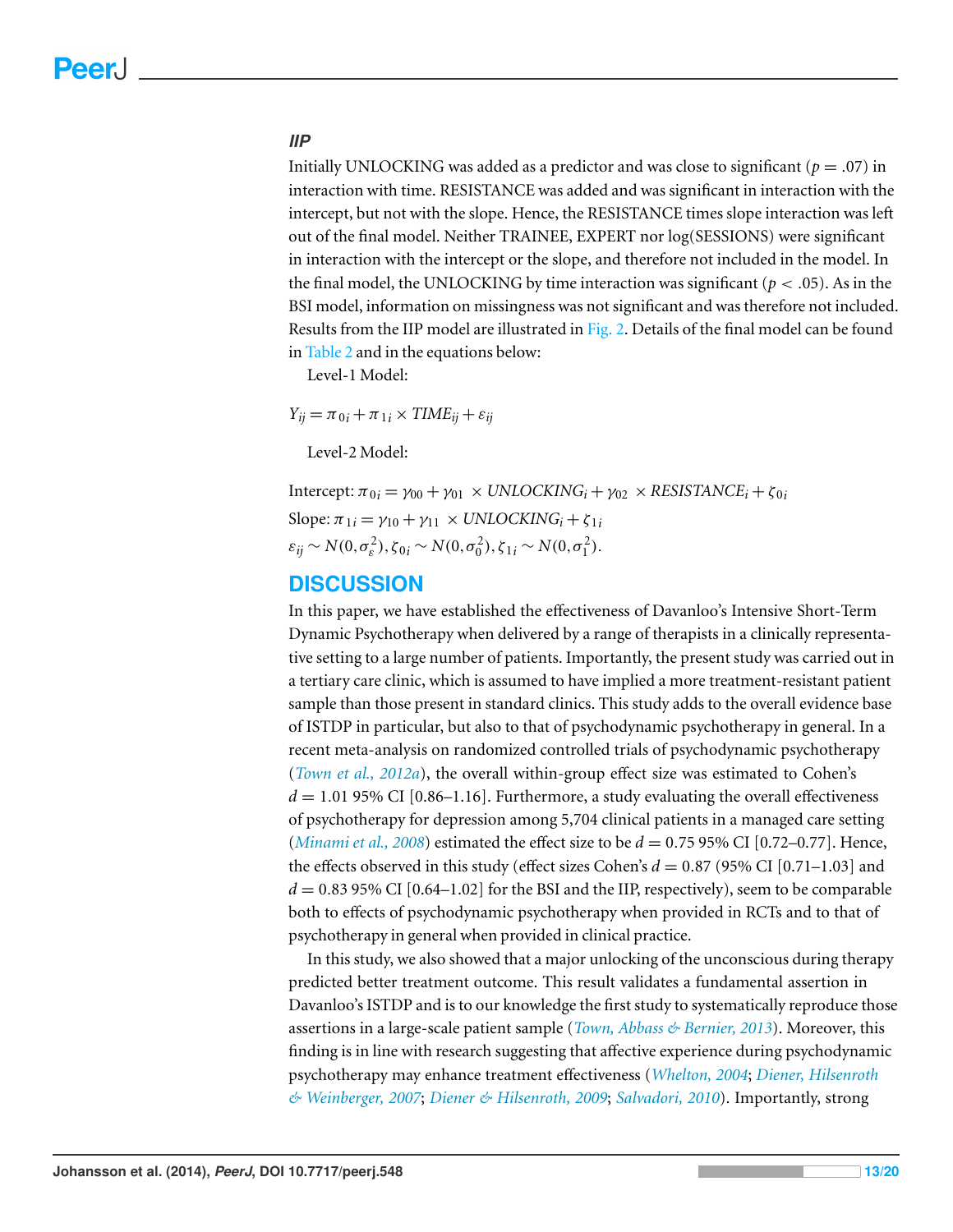emotional breakthroughs in ISTDP are assumed to be dependent on the therapist's systematic challenge to resistance in session. Hence, our findings in this paper are likely to parallel recent research that have highlighted a relationship between affective arousal and preceding active therapist confrontation (*[Town](#page-19-12) [et](#page-19-12) [al.,](#page-19-12) [2012b](#page-19-12)*).

In the investigation of the associations of unlocking with outcome, we included a number of control predictors including type of treatment resistance. The association of type of treatment resistance with outcome can be interpreted as a separate effect, after controlling for the main predictor of interest (unlocking the unconscious). Patients classified as fragile or psychotic had more symptom severity at baseline than those who were psychoneurotic. This is in line with psychodynamic theory suggesting that individuals with access to primitive defenses (fragile or psychotic) have been exposed to more adverse and/or persistent childhood experiences: this on its own is known to be associated with higher symptom severity in later life (*[Felittiet](#page-18-1) [al.,](#page-18-1) [1998](#page-18-1)*; *[Edwardset](#page-18-2) [al.,](#page-18-2) [2003](#page-18-2)*). Furthermore, we found that fragile patients had (compared to psychoneurotic patients) steeper rate of change on the BSI, while there was no such difference in slope on the IIP. This suggests that, to understand the larger degree of change in reduced symptom distress seen in fragile patients, it may be necessary to look beyond the concept of achieving a major unlocking of the unconscious to other therapeutic variables. As described above, ISTDP for fragile patients typically involves building capacity for tolerating emotional experiences (*[Davanloo,](#page-17-2) [1990](#page-17-2)*; *[Whittemore,](#page-19-7) [1996](#page-19-7)*; *[Abbass](#page-17-12) [&](#page-17-12) [Bechard,](#page-17-12) [2007](#page-17-12)*). Hence, results from this study could indicate that this capacity-building format may be a key intervention when working with patients with primitive defenses, character pathology and with a high symptom burden. Furthermore, we replicated previous findings showing that the rate of change on the IIP is associated with unlocking the unconscious, but not with any other predictor (*[Town,](#page-19-4) [Abbass](#page-19-4) [&](#page-19-4) [Bernier,](#page-19-4) [2013](#page-19-4)*). Given the fact that change on the IIP may reflect character change rather than symptom change, the typical treatment course in this study (median 5 sessions, 10.2 on average) may not have been long enough to achieve major changes on the IIP. Thus, if treatment courses had been longer, we could possibly have expected a larger variation among IIP slopes, which then potentially could be explained by other predictors than unlocking the unconscious. This could parallel the claim by Davanloo that for major character change to take place, 20–40 sessions of ISTDP may be needed for psychoneurotic patients and 60–80 for those with fragile character structure (*[Davanloo,](#page-18-3) [2005](#page-18-3)*).

Whether experienced therapists perform better than less experienced is a debated topic in the psychotherapy research community, with limited literature suggesting that more training enhance treatment effectiveness (*[Hattie,](#page-18-13) [Sharpley](#page-18-13) [&](#page-18-13) [Rogers,](#page-18-13) [1984](#page-18-13)*; *[Wampold](#page-19-13) [&](#page-19-13) [Brown,](#page-19-13) [2005](#page-19-13)*). This is in line with our findings that the group of professional therapists (vs. trainees) with far more training hours did not seem to conduct more effective treatments. It also parallels previous research on the effectiveness of ISTDP when carried out by psychiatry residents that indicated reductions in both symptoms and health care costs (*[Abbass,](#page-17-14) [2004](#page-17-14)*; *[Abbass](#page-17-16) [et](#page-17-16) [al.,](#page-17-16) [2013](#page-17-16)*). However, we found that a single therapist, considered an expert in ISTDP, had better outcomes than the other therapists, on one of the outcome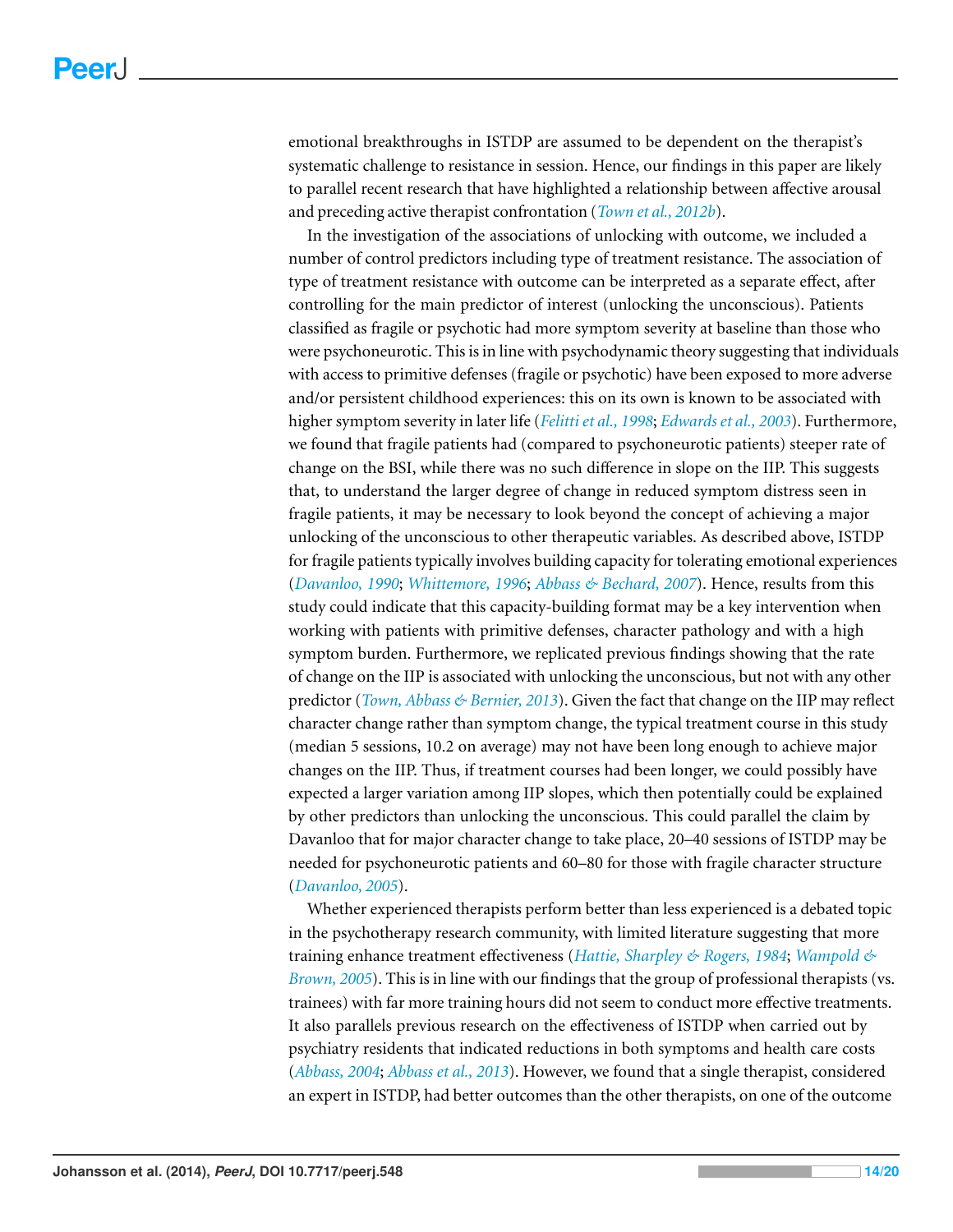measures. This is indeed interesting as expertise in psychotherapy is largely unexplored (*[Tracey](#page-19-14) [et](#page-19-14) [al.,](#page-19-14) [2014](#page-19-14)*). Further research on expert performance in ISTDP is warranted based on these findings. To extend the current findings, this may include examination of therapists' competence as measured by the quality of the unlocking of the unconscious.

Strengths of this study include that the treatment was tested for a large-scale sample of 412 patients, that therapists were trained and supervised by a highly experienced ISTDP teacher, and that data analyses were conducted using advanced statistical methods capable of making use of all available data. A further strength is that several elements contribute to the generalizability of the findings from this study: the treatment was provided in a clinically representative setting by a large number of therapists with different levels of experience, all patients were recruited by referral from professionals rather than advertisement, and very broad selection criteria were applied that allowed a mixed sample of patients to be included.

However, there are limitations of this research that need to be addressed. First, a substantial number of patients did not have a post-treatment assessment (missing because of dropout or other reasons, 39.1% on the BSI, 48.1% on the IIP). We addressed this limitation by using data-analytic procedures that have been shown to be valid under the assumption that the data was missing at random (MAR). This allows the probability of data being missing to be dependent upon both outcome variables (e.g., symptom severity) and predictors (*[Little](#page-18-7) [&](#page-18-7) [Rubin,](#page-18-7) [2002](#page-18-7)*). Furthermore, we conducted additional pattern mixture models to take data missingness into account (*[Little](#page-18-8) [&](#page-18-8) [Wang,](#page-18-8) [1996](#page-18-8)*; *[Hedeker](#page-18-9) [&](#page-18-9) [Gibbons,](#page-18-9) [1997](#page-18-9)*). Despite the use of these data-analytic procedures, we cannot exclude the possibility that the results from this study have been affected by the amount of missing data. The actual rate of dropout in this study was difficult to determine also because many patients came from far away and only attended a few sessions for travel reasons. Importantly though, meta-analytic estimations of the number of dropouts have found similar rates as in this study. An investigation of 125 psychotherapy outcome studies estimated the mean dropout rate to 46.9% (*[Wierzbicki](#page-19-15) [&](#page-19-15) [Pekarik,](#page-19-15) [1993](#page-19-15)*). More recently, a meta-analysis of 34 non-randomized effectiveness studies on outpatient cognitive behavioral therapy for depression found that 42.0% of patients who received individual therapy dropped out (*[Hans](#page-18-14) [&](#page-18-14) [Hiller,](#page-18-14) [2013](#page-18-14)*). Our rates of missing data and/or dropout also parallel a recent large-scale effectiveness evaluation of psychodynamic psychotherapy for depression in which 45.2% of the participants dropped out or were lost to assessment (*[Driessen](#page-18-15) [et](#page-18-15) [al.,](#page-18-15) [2013](#page-18-15)*). A second limitation in this study was the fact that the ratings of rise in the complex transference feelings and degree and type of treatment resistance were conducted using non-validated instruments. Measurements of these constructs in this study were carried out by a highly experienced ISTDP clinician and teacher. We have because of the experience of the coder assumed adequate validity and reliability of these measurements. However, this procedure might have caused a measurement bias due to the theoretical orientation of the ISTDP teacher. In conclusion, this limitation highlights the need to develop psychometrically sound and reproducible procedures to measure the constructs proposed by *[Davanloo](#page-17-2) [\(1990\)](#page-17-2)*, *[Davanloo](#page-17-3) [\(2000\)](#page-17-3)*, *[Davanloo](#page-17-11)*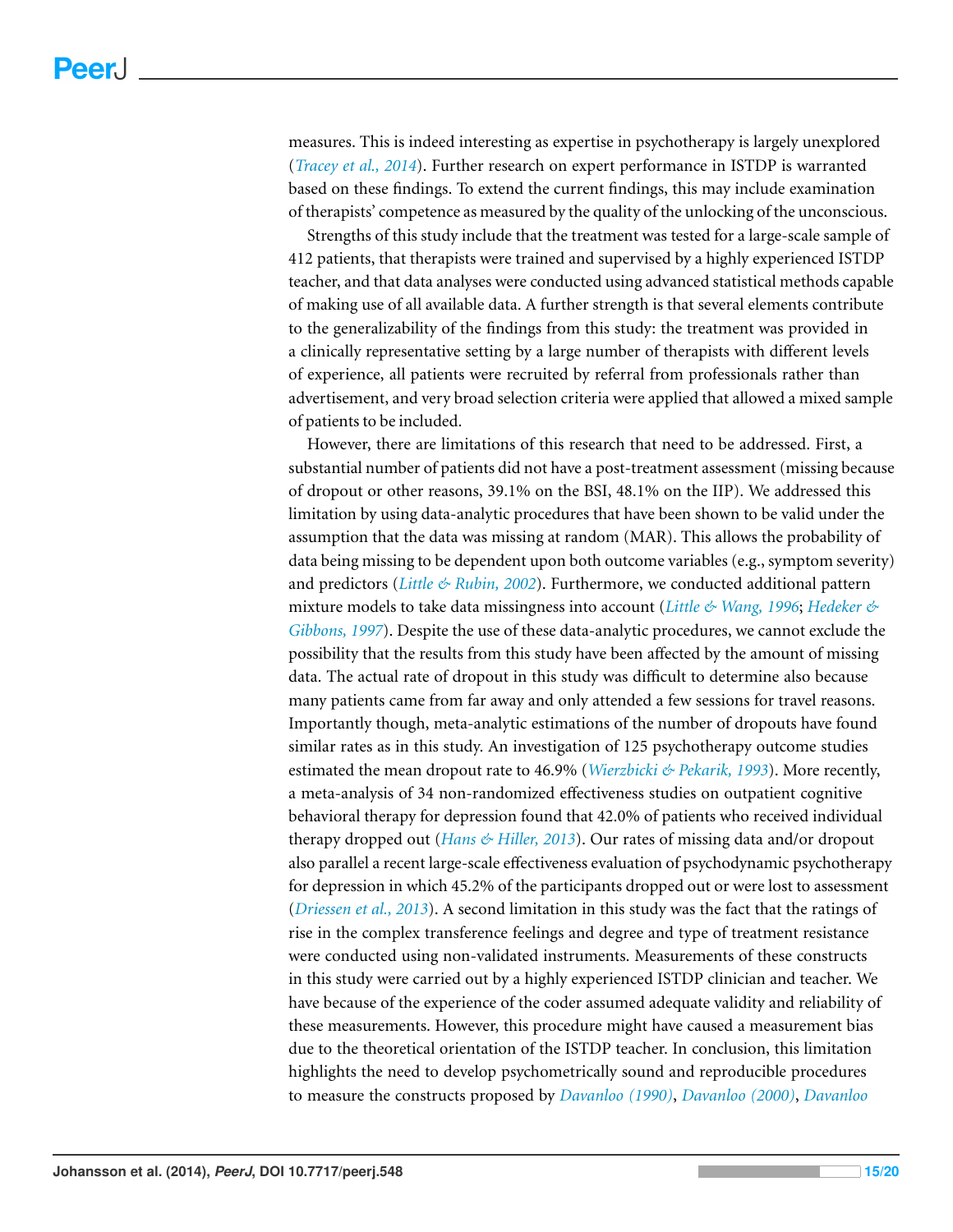*[\(2001\)](#page-17-11)* and *[Davanloo](#page-18-3) [\(2005\)](#page-18-3)*. Third, the results in this study on unlocking in relation to outcome are correlational, i.e., we have not established a causal effect. Hence, we cannot exclude a possible reversed causal effect, that symptom relief on its own resulted in emotional breakthroughs. While we consider this as unlikely due to the fact that a major unlocking is assumed to be the result of the breakdown of treatment resistance after systematic challenge, we acknowledge the need for future research that establish a causal relationship between outcome and in-session events in ISTDP. Fourth, data from self-report measures was collected only at three time points instead of weekly assessments. While a weekly collection might not have been possible to carry out within the current routine care setting, it would have contributed to a better estimate of the treatment effect over time. A related concern is that the research project did not record the exact times from baseline to post-trial and from post-trial to termination. Instead, estimated averages for these time periods times were used. We acknowledge this lack of a more precise coding of time as a limitation of the study. A final limitation is that the lack of control condition and the non-randomized effectiveness design of this study did not permit us to control for gains due to time passing (e.g., spontaneous gains and gains from other treatments received). Nor was there any extended baseline assessment phase that could have been used to estimate the effect of time before treatment started. Hence, we cannot exclude the possibility that the treatment effects observed in this study were due to other factors than the treatment received. However, this is unlikely given the short treatment duration and the likely chronicity of patient problems referred to this service.

Based on the findings from this study, further research on ISTDP is warranted. We see a continued need for systematic investigation of the efficacy of ISTDP for specific diagnostic groups using randomized controlled trials. Such research could also include assessments of in-session events such as rise in complex transference feelings, that would enable more detailed examinations of the relation between events such as the major unlocking of the unconscious and outcome. Furthermore, standardized ratings of rise in the complex transference feelings and type and degree of resistance should be developed for future research on ISTDP, to enable further knowledge of the mechanisms of change in ISTDP. A guide for such ratings is in development (JM Town & A Abbass, 2014, unpublished data).

# **CONCLUSIONS**

This study shows that Davanloo's Intensive Short-Term Dynamic Psychotherapy is an effective treatment when carried out in tertiary care, when delivered by therapists with a range of experience. Furthermore, this study provides support for the key assumption in Davanloo's ISTDP in that unlocking the unconscious is associated with enhanced treatment outcome. Further research on the effectiveness of ISTDP and its working mechanisms is warranted.

# **ACKNOWLEDGEMENTS**

This paper is dedicated to Dr. Habib Davanloo who we believe has enriched the field of psychotherapy by his research and by the development of ISTDP. Furthermore, we extend our thanks to Professor Gerhard Andersson of Linköping University, Sweden, who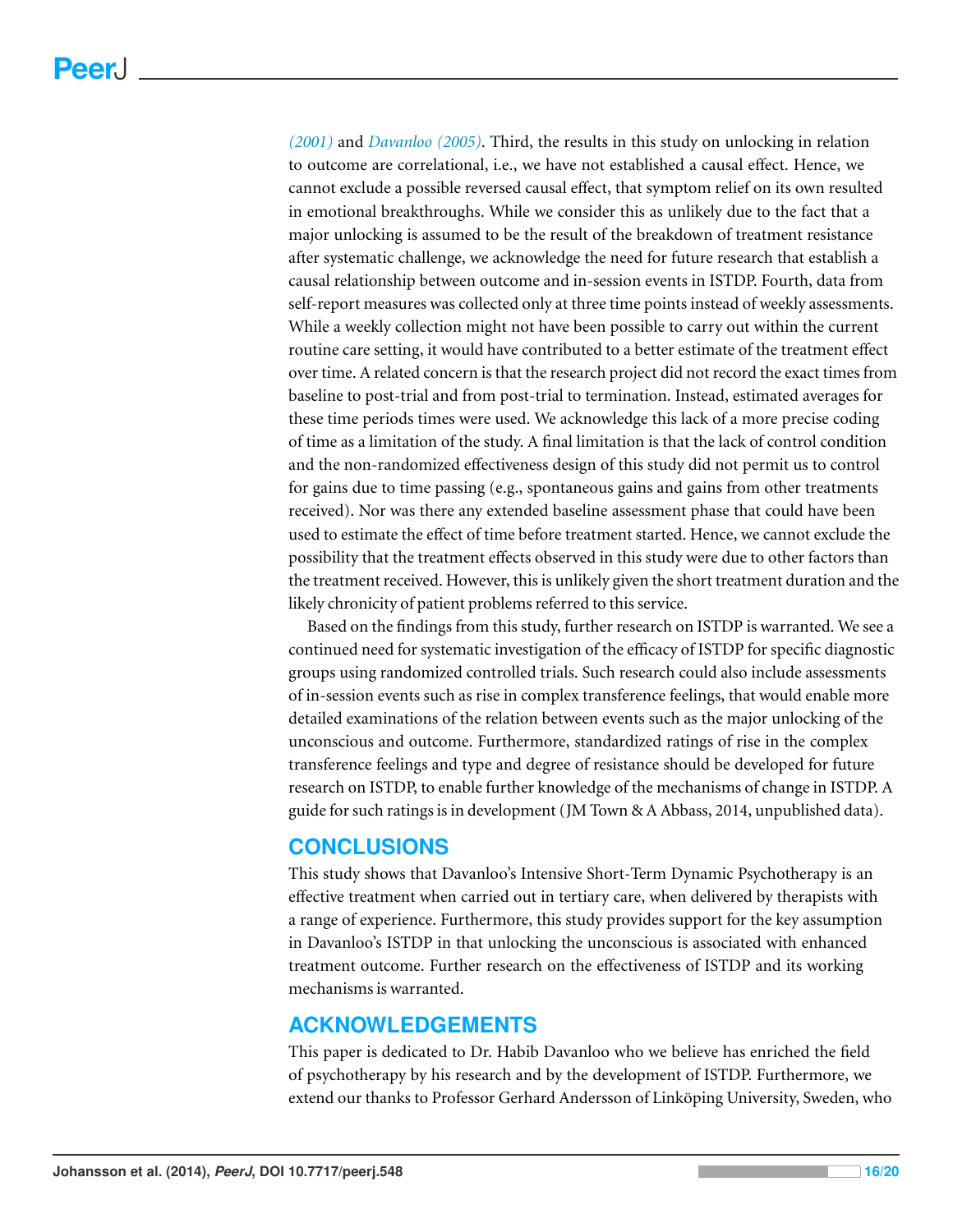provided financial support for the first author of this study (RJ) during the finalization of this project.

# <span id="page-16-0"></span>**ADDITIONAL INFORMATION AND DECLARATIONS**

#### **Funding**

The research project was supported by the Department of Psychiatry at Dalhousie University and the Department of Health and Wellness for the province of Nova Scotia. The funders had no role in study design, data collection and analysis, decision to publish, or preparation of the manuscript.

#### **Grant Disclosures**

The following grant information was disclosed by the authors: Department of Psychiatry, Dalhousie University. Department of Health and Wellness for the province of Nova Scotia.

#### **Competing Interests**

The authors declare there are no competing interests.

#### **Author Contributions**

- Robert Johansson conceived and designed the experiments, analyzed the data, wrote the paper, prepared figures and/or tables.
- Joel M. Town conceived and designed the experiments, analyzed the data, wrote the paper.
- Allan Abbass conceived and designed the experiments, performed the experiments, analyzed the data, wrote the paper.

# **Clinical Trial Ethics**

The following information was supplied relating to ethical approvals (i.e., approving body and any reference numbers):

The Capital District Health Authority Research Ethics Board (Halifax, Nova Scotia) approval: 2007-050. The study is an evaluation of the effectiveness of a treatment given in a tertiary care clinic and used anonymized data collected as part of standard care.

# **Clinical Trial Registration**

The following information was supplied regarding Clinical Trial registration: ClinicalTrials.gov: NCT01924715.

# **Supplemental Information**

Supplemental information for this article can be found online at [http://dx.doi.org/](http://dx.doi.org/10.7717/peerj.548#supplemental-information) [10.7717/peerj.548#supplemental-information.](http://dx.doi.org/10.7717/peerj.548#supplemental-information)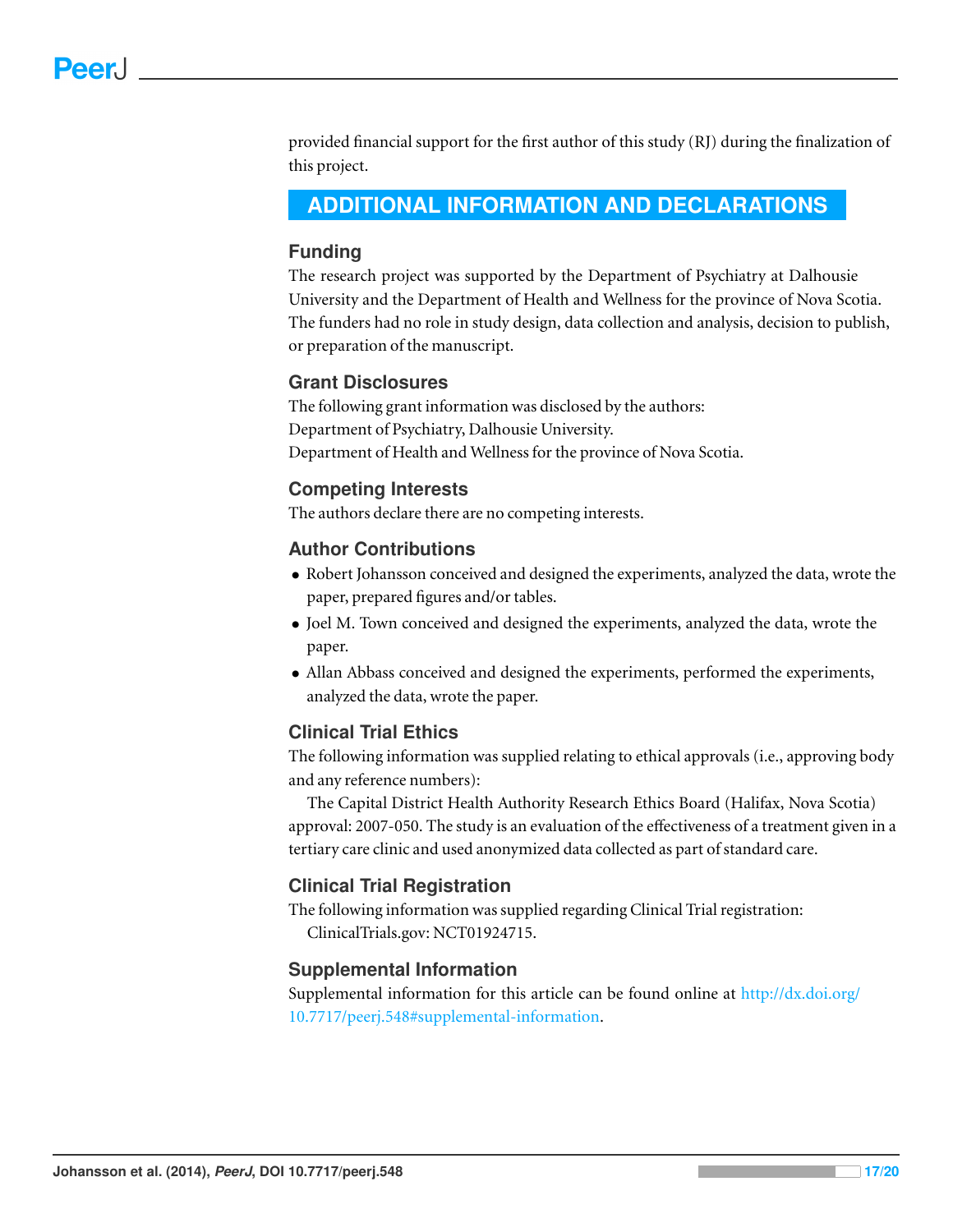# **REFERENCES**

- <span id="page-17-13"></span>**Abbass A. 2002.** Modified short-term dynamic psychotherapy in patients with bipolar disorder—preliminary report of a case series. *Canadian Child Psychiatry* **11**:19–22.
- <span id="page-17-14"></span>**Abbass A. 2004.** Small-group videotape training for psychotherapy skills development. *Academic Psychiatry* **28**:151–155 DOI [10.1176/appi.ap.28.2.151.](http://dx.doi.org/10.1176/appi.ap.28.2.151)
- <span id="page-17-6"></span>**Abbass A. 2006.** Intensive Short-Term Dynamic Psychotherapy of treatment-resistant depression: a pilot study. *Depression and Anxiety* **23**:449–452 DOI [10.1002/da.20203.](http://dx.doi.org/10.1002/da.20203)
- <span id="page-17-12"></span>**Abbass A, Bechard D. 2007.** Bringing character changes with Davanloo's intensive short-term dynamic psychotherapy. *Ad Hoc Bulletin of Short-Term Dynamic Psychotherapy: Practice and Theory* **11**:26–40.
- <span id="page-17-9"></span>**Abbass A, Campbell S, Magee K, Tarzwell R. 2009.** Intensive short-term dynamic psychotherapy to reduce rates of emergency department return visits for patients with medically unexplained symptoms: preliminary evidence from a pre-post intervention study. *CJEM* **11**:529–534.
- <span id="page-17-10"></span>**Abbass A, Joffres MR, Ogrodniczuk JS. 2008.** A naturalistic study of intensive short-term dynamic psychotherapy trial therapy. *Brief Treatment and Crisis Intervention* **8**:164–170 DOI [10.1093/brief-treatment/mhn001.](http://dx.doi.org/10.1093/brief-treatment/mhn001)
- <span id="page-17-16"></span>**Abbass A, Kisely S, Rasic D, Katzman JW. 2013.** Residency training in Intensive Short-Term Dynamic Psychotherapy: methods and cost-effectiveness. *Psychiatric Annals* **43**:508–512 DOI [10.3928/00485713-20131105-06.](http://dx.doi.org/10.3928/00485713-20131105-06)
- <span id="page-17-7"></span>**Abbass A, Lovas D, Purdy A. 2008.** Direct diagnosis and management of emotional factors in chronic headache patients. *Cephalalgia* **28**:1305–1314 DOI [10.1111/j.1468-2982.2008.01680.x.](http://dx.doi.org/10.1111/j.1468-2982.2008.01680.x)
- <span id="page-17-8"></span>**Abbass A, Town JM, Bernier DC. 2013.** Intensive short-term dynamic psychotherapy associated with decreases in electroconvulsive therapy on adult acute care inpatient ward. *Psychotherapy and Psychosomatics* **82**:406–407 DOI [10.1159/000350576.](http://dx.doi.org/10.1159/000350576)
- <span id="page-17-4"></span>**Abbass A, Town JM, Driessen E. 2012.** Intensive short-term dynamic psychotherapy: a systematic review and meta-analysis of outcome research. *Harvard Review of Psychiatry* **20**:97–108 DOI [10.3109/10673229.2012.677347.](http://dx.doi.org/10.3109/10673229.2012.677347)
- <span id="page-17-0"></span>**Anda RF, Felitti VJ, Bremner JD, Walker JD, Whitfield C, Perry BD, Dube SR, Giles WH. 2006.** The enduring effects of abuse and related adverse experiences in childhood. A convergence of evidence from neurobiology and epidemiology. *European Archives of Psychiatry and Clinical Neuroscience* **256**:174–186 DOI [10.1007/s00406-005-0624-4.](http://dx.doi.org/10.1007/s00406-005-0624-4)
- <span id="page-17-5"></span>**Baldoni F, Baldaro B, Trombini G. 1995.** Psychotherapeutic perspectives in urethral syndrome. *Stress Medicine* **11**:79–84 DOI [10.1002/smi.2460110115.](http://dx.doi.org/10.1002/smi.2460110115)
- <span id="page-17-15"></span>**Borenstein M, Hedges LV, Higgins JP, Rothstein HR. 2011.** *Introduction to meta-analysis*. Oxford: Wiley-Blackwell.
- <span id="page-17-1"></span>**Chartier MJ, Walker JR, Naimark B. 2010.** Separate and cumulative effects of adverse childhood experiences in predicting adult health and health care utilization. *Child Abuse & Neglect* **34**:454–464 DOI [10.1016/j.chiabu.2009.09.020.](http://dx.doi.org/10.1016/j.chiabu.2009.09.020)
- <span id="page-17-2"></span>**Davanloo H. 1990.** *Unlocking the unconscious: selected papers of Habib Davanloo, MD*. New York, NY: Wiley.
- <span id="page-17-3"></span>**Davanloo H. 2000.** *Intensive short-term dynamic psychotherapy: selected papers of Habib Davanloo*. Chichester: Wiley.
- <span id="page-17-11"></span>**Davanloo H. 2001.** Intensive short-term dynamic psychotherapy: extended major direct access to the unconscious. *European Psychotherapy* **2**:25–70.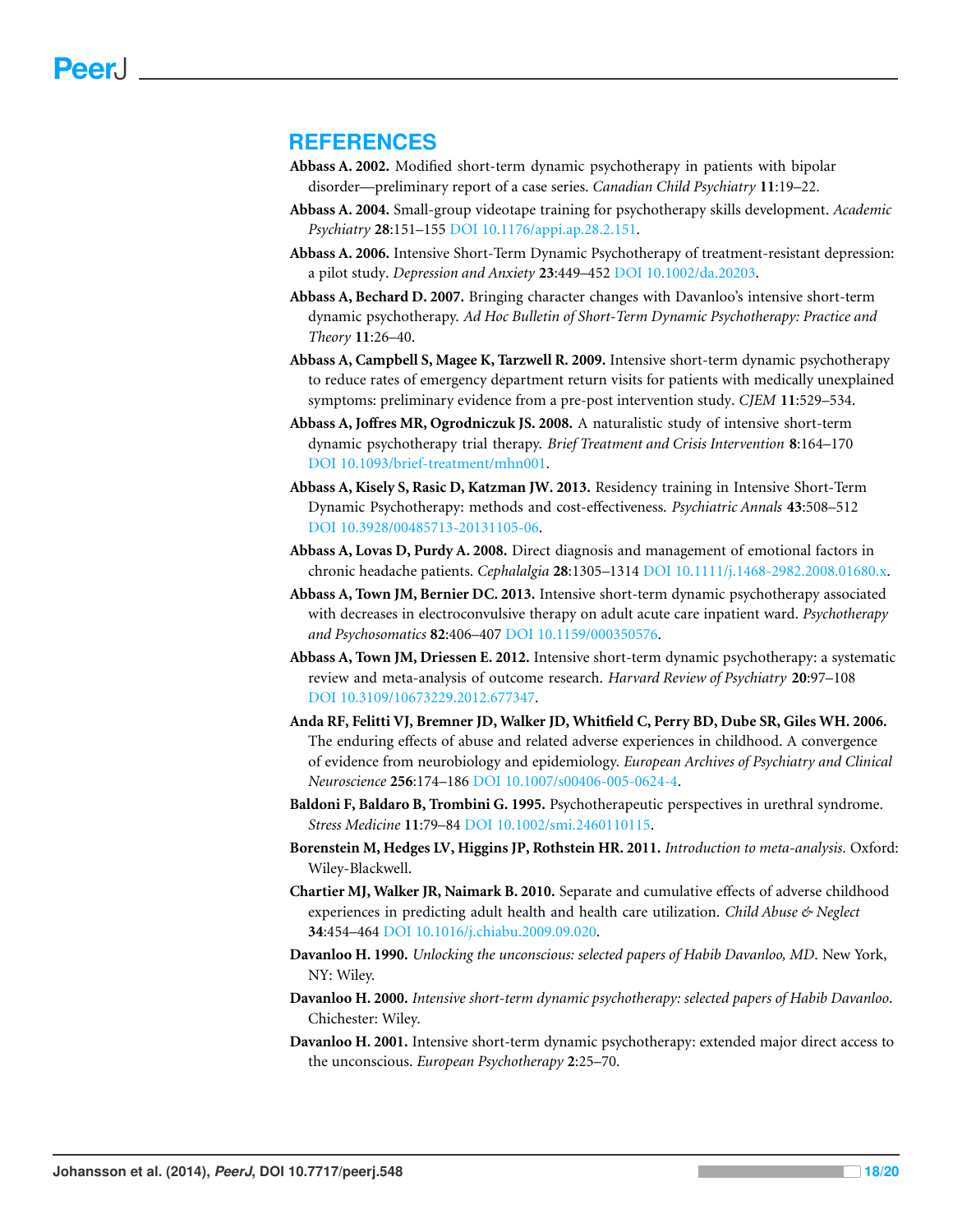- <span id="page-18-3"></span>**Davanloo H. 2005.** Intensive short-term dynamic psychotherapy. In: *Kaplan and Sadock's comprehensive textbook of psychiatry*. Philadelphia: Lippincot Williams & Wilkins, 2628–2652.
- <span id="page-18-4"></span>**Derogatis LR, Melisaratos N. 1983.** the brief symptom inventory: an introductory report. *Psychological Medicine* **13**:595–605 DOI [10.1017/S0033291700048017.](http://dx.doi.org/10.1017/S0033291700048017)
- <span id="page-18-12"></span>**Diener MJ, Hilsenroth MJ. 2009.** Affect-focused techniques in psychodynamic psychotherapy. In: *Handbook of evidence-based psychodynamic psychotherapy*. New York: Springer, 227–247.
- <span id="page-18-11"></span>**Diener MJ, Hilsenroth MJ, Weinberger J. 2007.** Therapist affect focus and patient outcomes in psychodynamic psychotherapy: a meta-analysis. *The American Journal of Psychiatry* **164**:936–941 DOI [10.1176/appi.ajp.164.6.936.](http://dx.doi.org/10.1176/appi.ajp.164.6.936)
- <span id="page-18-15"></span>**Driessen E, Van HL, Don FJ, Peen J, Kool S, Westra D, Hendriksen M, Schoevers RA, Cuijpers P, Twisk JWR, Dekker JJM. 2013.** The efficacy of cognitive-behavioral therapy and psychodynamic therapy in the outpatient treatment of major depression: a randomized clinical trial. *The American Journal of Psychiatry* **170**:1041–1050 DOI [10.1176/appi.ajp.2013.12070899.](http://dx.doi.org/10.1176/appi.ajp.2013.12070899)
- <span id="page-18-2"></span>**Edwards VJ, Holden GW, Felitti VJ, Anda RF. 2003.** Relationship between multiple forms of childhood maltreatment and adult mental health in community respondents: results from the adverse childhood experiences study. *The American Journal of Psychiatry* **160**:1453–1460 DOI [10.1176/appi.ajp.160.8.1453.](http://dx.doi.org/10.1176/appi.ajp.160.8.1453)
- <span id="page-18-1"></span>**Felitti VJ, Anda RF, Nordenberg D, Williamson DF, Spitz AM, Edwards V, Koss MP, Marks JS. 1998.** Relationship of childhood abuse and household dysfunction to many of the leading causes of death in adults. The Adverse Childhood Experiences (ACE) study. *American Journal of Preventive Medicine* **14**:245–258 DOI [10.1016/S0749-3797\(98\)00017-8.](http://dx.doi.org/10.1016/S0749-3797(98)00017-8)
- <span id="page-18-14"></span>**Hans E, Hiller W. 2013.** A meta-analysis of nonrandomized effectiveness studies on outpatient cognitive behavioral therapy for adult anxiety disorders. *Clinical Psychology Review* **33**:954–964 DOI [10.1016/j.cpr.2013.07.003.](http://dx.doi.org/10.1016/j.cpr.2013.07.003)
- <span id="page-18-13"></span>**Hattie JA, Sharpley CF, Rogers HJ. 1984.** Comparative effectiveness of professional and paraprofessional helpers. *Psychological Bulletin* **95**:534–541 DOI [10.1037/0033-2909.95.3.534.](http://dx.doi.org/10.1037/0033-2909.95.3.534)
- <span id="page-18-9"></span>**Hedeker D, Gibbons RD. 1997.** Application of random-effects pattern-mixture models for missing data in longitudinal studies. *Psychological Methods* **2**:64–78 DOI [10.1037/1082-989X.2.1.64.](http://dx.doi.org/10.1037/1082-989X.2.1.64)
- <span id="page-18-5"></span>Horowitz LM, Rosenberg SE, Baer BA, Ureño G, Villaseñor VS. 1988. Inventory of interpersonal problems: psychometric properties and clinical applications. *Journal of Consulting and Clinical Psychology* **56**:885–892 DOI [10.1037/0022-006X.56.6.885.](http://dx.doi.org/10.1037/0022-006X.56.6.885)
- <span id="page-18-0"></span>**Kessler RC, Angermeyer M, Anthony JC, De Graaf R, Demyttenaere K, Gasquet I, De Girolamo G, Gluzman S, Gureje O, Haro JM, Kawakami N, Karam A, Levinson D, Medina Mora ME, Oakley Browne MA, Posada-Villa J, Stein DJ, Adley Tsang CH, Aguilar-Gaxiola S, Alonso J, Lee S, Heeringa S, Pennell BE, Berglund P, Gruber MJ, Petukhova M, Chatterji S, Ustün TB. 2007.** Lifetime prevalence and age-of-onset distributions of mental disorders in the World Health Organization's World Mental Health Survey Initiative. *World Psychiatry* **6**:168–176.
- <span id="page-18-7"></span>**Little RJ, Rubin DB. 2002.** *Statistical analysis with missing data*. Hoboken, NJ: Wiley.
- <span id="page-18-8"></span>**Little RJ, Wang Y. 1996.** Pattern-mixture models for multivariate incomplete data with covariates. *Biometrics* **52**:98–111 DOI [10.2307/2533148.](http://dx.doi.org/10.2307/2533148)
- <span id="page-18-6"></span>**Mallinckrodt CH, Clark WS, David SR. 2001.** Accounting for dropout bias using mixed-effects models. *Journal of Biopharmaceutical Statistics* **11**:9–21 DOI [10.1081/BIP-100104194.](http://dx.doi.org/10.1081/BIP-100104194)
- <span id="page-18-10"></span>**Minami T, Wampold BE, Serlin RC, Hamilton EG, Brown GSJ, Kircher JC. 2008.** Benchmarking the effectiveness of psychotherapy treatment for adult depression in a managed care environment: a preliminary study. *Journal of Consulting and Clinical Psychology* **76**:116–124 DOI [10.1037/0022-006X.76.1.116.](http://dx.doi.org/10.1037/0022-006X.76.1.116)